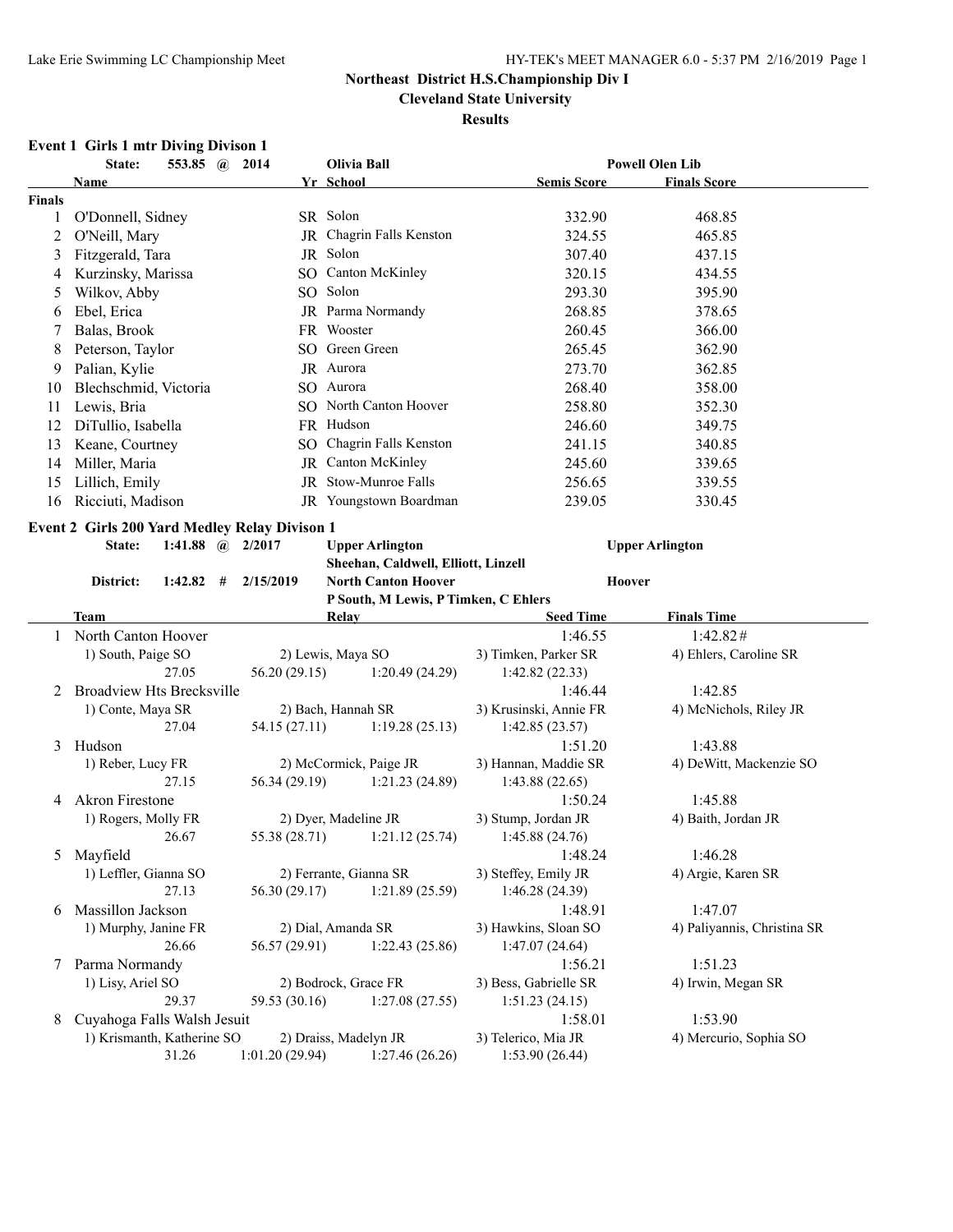**Cleveland State University**

#### **Results**

#### **(Event 2 Girls 200 Yard Medley Relay Divison 1)**

|    | <b>Team</b>               | Relay                             |                      | <b>Seed Time</b>         | <b>Finals Time</b>        |
|----|---------------------------|-----------------------------------|----------------------|--------------------------|---------------------------|
| 9  | Chagrin Falls Kenston     |                                   |                      | 1:55.64                  | 1:54.85                   |
|    | 1) Shafer, Haleigh SR     | 2) Raudins, Sofija SR             |                      | 3) Mills, Ellie JR       | 4) Shafer, Leilah SO      |
|    | 30.28                     | 1:00.39(30.11)                    | 1:29.85(29.46)       | 1:54.85(25.00)           |                           |
| 10 | Wooster                   |                                   |                      | 1:56.39                  | 1:55.29                   |
|    | 1) Hootman, Julia SO      | 2) Cochran, Audrey SO             |                      | 3) Murphy, Maddy JR      | 4) Loguidice, Emma JR     |
|    | 29.68                     | $1:02.33(32.65)$ $1:29.65(27.32)$ |                      | 1:55.29(25.64)           |                           |
|    | 11 Aurora                 |                                   |                      | 1:55.93                  | 1:55.52                   |
|    | 1) Pisano, Olivia FR      | 2) Manderbach, Sydney JR          |                      | 3) Russell, Maeve FR     | 4) Brezovec, Julia SR     |
|    | 27.62                     | $1:01.40(33.78)$ $1:29.93(28.53)$ |                      | 1:55.52(25.59)           |                           |
| 12 | Stow-Munroe Falls         |                                   |                      | 1:55.14                  | 1:55.53                   |
|    | 1) Lewis, Evelyn SO       | 2) Engle, Kayla SR                |                      | 3) Lumley, Rachel JR     | 4) Pontius, Grace SO      |
|    | 29.47                     | $1:01.10(31.63)$ $1:29.70(28.60)$ |                      | 1:55.53(25.83)           |                           |
| 13 | Copley                    |                                   |                      | 1:57.37                  | 1:55.55                   |
|    | 1) Grosenbaugh, Taylor JR | 2) Kimberly, Caroline SR          |                      | 3) Montisano, Maria FR   | 4) Canode, Emma SO        |
|    | 30.48                     | $1:02.22(31.74)$ $1:29.72(27.50)$ |                      | 1:55.55(25.83)           |                           |
|    | 14 Green Green            |                                   |                      | 1:56.07                  | 1:56.15                   |
|    | 1) Bruno, Amanda FR       | 2) Gage, Emily SR                 |                      | 3) Miller, Makena JR     | 4) Collinsworth, Riley SO |
|    | 29.84                     | $1:03.72(33.88)$ $1:31.04(27.32)$ |                      | 1:56.15(25.11)           |                           |
|    | 15 Madison                |                                   |                      | 1:57.33                  | 1:56.31                   |
|    | 1) Parks, Jena SO         |                                   | 2) Stark, Kamilah SR | 3) Fedele, Zoey JR       | 4) Hennessey, Mariah SO   |
|    | 28.69                     | $1:03.89(35.20)$ $1:30.04(26.15)$ |                      | 1:56.31(26.27)           |                           |
|    | 16 Mentor                 |                                   |                      | 1:56.73                  | 1:56.74                   |
|    | 1) Howell, Haley FR       | 2) Farmer, Erin SO                |                      | 3) Dondorfer, Mallory SO | 4) Clinton, Grace JR      |
|    | 30.05                     | $1:02.93(32.88)$ $1:30.32(27.39)$ |                      | 1:56.74(26.42)           |                           |
| 17 | Twinsburg                 |                                   |                      | 1:57.60                  | 1:57.26                   |
|    | 1) Zelenka, Madison JR    | 2) Bober, Brittany SR             |                      | 3) Porach, Allison SR    | 4) McCoy, Katie SR        |
|    | 18 Uniontown Lake         |                                   |                      | 1:59.25                  | 1:57.33                   |
|    | 1) Burkholder, Mikayla SR | 2) Bridges, Katherine FR          |                      | 3) Gillespie, Carley SR  | 4) Byler, Emily FR        |
|    | 31.23                     | $1:04.68(33.45)$ $1:31.90(27.22)$ |                      | 1:57.33(25.43)           |                           |
| 19 | North Royalton            |                                   |                      | 1:57.24                  | 1:57.43                   |
|    | 1) Romstadt, Madelyn JR   | 2) Zayour, Mariam SO              |                      | 3) Wilkosz, Avery SR     | 4) Mog, Caroline SR       |
|    | 29.96                     | $1:02.85(32.89)$ $1:31.59(28.74)$ |                      | 1:57.43(25.84)           |                           |
|    | 20 Youngstown Boardman    |                                   |                      | 1:58.81                  | 1:59.41                   |
|    | 1) Huston, Ella FR        | 2) Ho, Hayley FR                  |                      | 3) Varga, Sarah JR       | 4) Yocum, Abby JR         |
|    | 31.59                     | 1:04.27(32.68)                    | 1:32.90(28.63)       | 1:59.41(26.51)           |                           |
|    |                           |                                   |                      |                          |                           |

# **Event 3 Girls 200 Yard Freestyle Divison 1**

| State:             | 1:46.78 | $\mathbf{a}$ | 2/2014        | <b>Alisabeth Marsteller</b>         |                  | <b>Cinci Ursuline</b> |  |
|--------------------|---------|--------------|---------------|-------------------------------------|------------------|-----------------------|--|
| District:          | 1:48.74 | #            | 2/1981        | <b>Beth Washut</b>                  |                  | <b>Ashtab St John</b> |  |
| <b>Name</b>        |         |              |               | Yr School                           | <b>Seed Time</b> | <b>Finals Time</b>    |  |
| 1 McCormick, Paige |         |              |               | <b>JR</b> Hudson                    | 1:53.02          | 1:49.70               |  |
|                    | 25.80   |              | 53.51 (27.71) | 1:21.67(28.16)                      | 1:49.70(28.03)   |                       |  |
| 2 Hannan, Maddie   |         |              |               | SR Hudson                           | 1:54.15          | 1:52.38               |  |
|                    | 26.54   |              | 54.99 (28.45) | 1:23.84(28.85)                      | 1:52.38(28.54)   |                       |  |
| 3 Krosky, Karen    |         |              |               | <b>JR</b> Broadview Hts Brecksville | 1:57.02          | 1:53.51               |  |
|                    | 25.89   |              | 54.37 (28.48) | 1:24.06(29.69)                      | 1:53.51(29.45)   |                       |  |
| 4 Irwin, Megan     |         |              |               | SR Parma Normandy                   | 1:59.72          | 1:53.68               |  |
|                    | 26.32   |              | 55.16 (28.84) | 1:24.86(29.70)                      | 1:53.68(28.82)   |                       |  |
| 5 Conte, Maya      |         |              |               | SR Broadview Hts Brecksville        | 1:56.07          | 1:53.70               |  |
|                    | 26.60   |              | 55.49 (28.89) | 1:24.93 (29.44)                     | 1:53.70(28.77)   |                       |  |
| Argie, Karen       |         |              |               | SR Mayfield                         | 1:56.03          | 1:54.83               |  |
|                    | 26.55   |              | 55.77 (29.22) | 1:25.31(29.54)                      | 1:54.83(29.52)   |                       |  |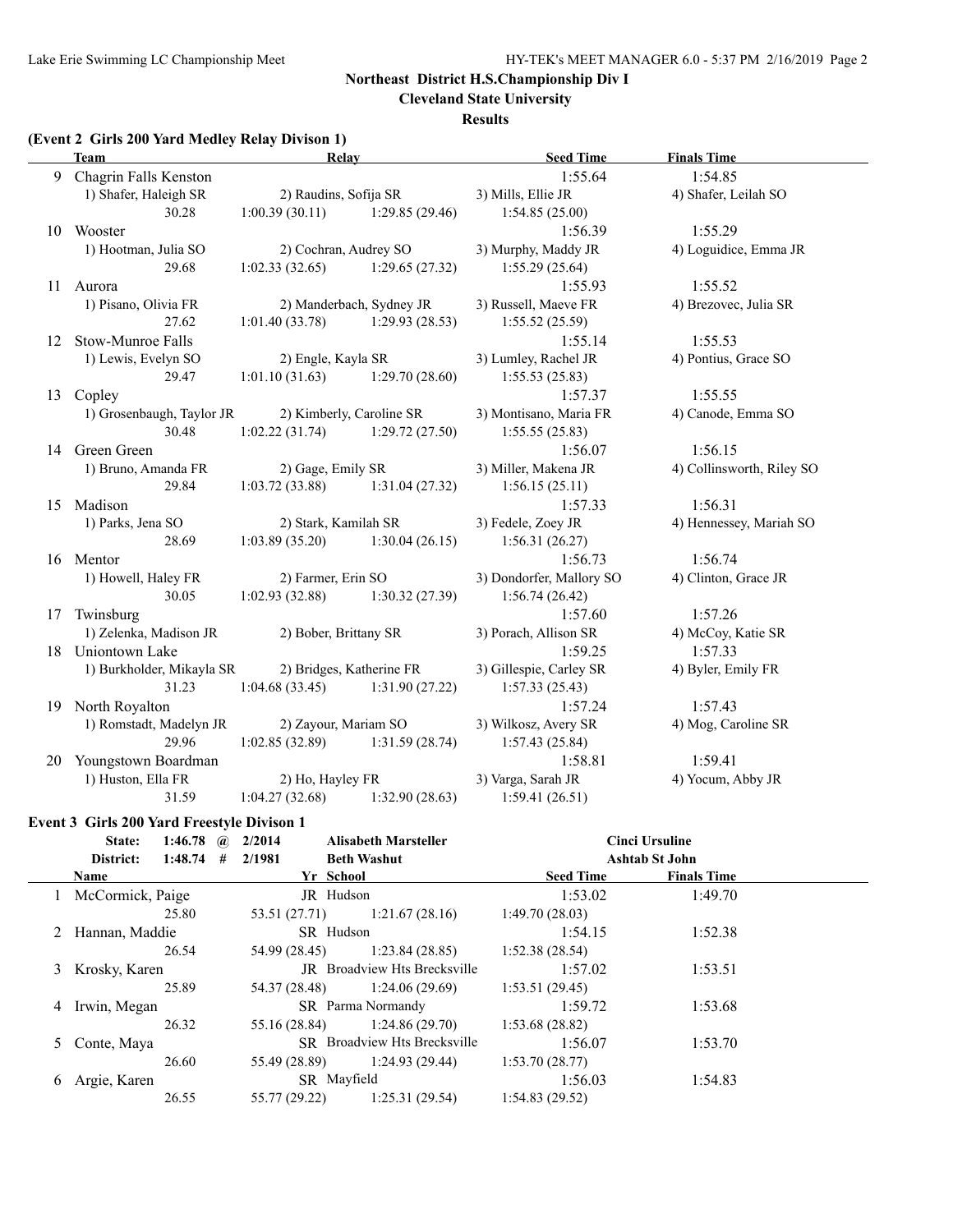**Cleveland State University**

#### **Results**

# **(Event 3 Girls 200 Yard Freestyle Divison 1)**

|         | $($ EVCHT $\sigma$ OH is 200 Taru Preestyle Divison T<br><b>Name</b> | Yr School              | <b>Seed Time</b>                  | <b>Finals Time</b> |  |
|---------|----------------------------------------------------------------------|------------------------|-----------------------------------|--------------------|--|
|         | 7 Jerry, Katherine                                                   | SR Chardon             | 1:56.70                           | 1:55.31            |  |
|         | 26.45                                                                | 55.60 (29.15)          | 1:24.98 (29.38)<br>1:55.31(30.33) |                    |  |
|         | 8 St Clair, Reagan                                                   | SO North Canton Hoover | 2:00.39                           | 1:55.41            |  |
|         | 25.72                                                                | 54.95 (29.23)          | 1:25.16(30.21)<br>1:55.41(30.25)  |                    |  |
|         | Fedele, Zoey                                                         | JR Madison             | 1:56.36                           | 1:57.25            |  |
|         | 27.10                                                                | 56.95 (29.85)          | 1:27.23(30.28)<br>1:57.25(30.02)  |                    |  |
|         | 10 Szabo, Eliana                                                     | FR Hudson              | 1:59.70                           | 1:57.38            |  |
|         | 26.87                                                                | 56.00 (29.13)          | 1:26.50(30.50)<br>1:57.38(30.88)  |                    |  |
| $\pm 1$ | Baith, Jordan                                                        | JR Akron Firestone     | 2:01.53                           | 1:57.48            |  |
|         | 27.04                                                                | 56.59 (29.55)          | 1:27.07(30.48)<br>1:57.48(30.41)  |                    |  |
|         | 12 St Clair, Piper                                                   | SO North Canton Hoover | 2:04.03                           | 1:57.90            |  |
|         | 26.84                                                                | 56.36 (29.52)          | 1:27.51(31.15)<br>1:57.90(30.39)  |                    |  |
|         | 13 Murphy, Maddy                                                     | JR Wooster             | 2:02.25                           | 1:58.07            |  |
|         | 26.79                                                                | 56.18 (29.39)          | 1:26.91(30.73)<br>1:58.07(31.16)  |                    |  |
|         | 14 Boske, Brooke                                                     | JR North Canton Hoover | 2:00.05                           | 1:59.41            |  |
|         | 27.17                                                                | 56.93 (29.76)          | 1:27.90(30.97)<br>1:59.41(31.51)  |                    |  |
|         | 15 Weldon, Hannah                                                    | FR Hudson              | 2:02.14                           | 1:59.47            |  |
|         | 27.27                                                                | 57.08 (29.81)          | 1:28.16(31.08)<br>1:59.47(31.31)  |                    |  |
|         | 16 Dondorfer, Mallory                                                | SO Mentor              | 1:58.72                           | 1:59.92            |  |
|         | 27.55                                                                | 57.65(30.10)           | 1:28.51(30.86)<br>1:59.92(31.41)  |                    |  |
|         | 17 Paliyannis, Christina                                             | SR Massillon Jackson   | 2:00.71                           | 2:00.67            |  |
|         | 27.09                                                                | 57.48 (30.39)          | 1:29.20(31.72)<br>2:00.67(31.47)  |                    |  |
|         | 18 Moore, Emma                                                       | FR Akron Firestone     | 2:02.30                           | 2:01.71            |  |
|         | 26.87                                                                | 57.37 (30.50)          | 1:29.61(32.24)<br>2:01.71(32.10)  |                    |  |
| 19      | Timken, Payton                                                       | SO North Canton Hoover | 2:06.21                           | 2:01.73            |  |
|         | 27.38                                                                | 57.66 (30.28)          | 1:29.33(31.67)<br>2:01.73(32.40)  |                    |  |
|         | 20 Covetta, Marissa                                                  | SR Geneva              | 2:03.48                           | 2:02.28            |  |
|         | 27.81                                                                | 59.17 (31.36)          | 1:31.27(32.10)<br>2:02.28(31.01)  |                    |  |
|         | 21 Nutter, Alexis                                                    | SO Massillon Perry     | 2:02.75                           | 2:02.73            |  |
|         | 27.30                                                                | 57.99 (30.69)          | 1:30.21(32.22)<br>2:02.73(32.52)  |                    |  |
|         | 22 Tipple, Madison                                                   | SR Massillon Perry     | 2:04.72                           | 2:02.92            |  |
|         | 27.57                                                                | 58.41 (30.84)          | 1:31.11(32.70)<br>2:02.92(31.81)  |                    |  |
|         | 23 Sliwinski, Kaitlyn                                                | SO Massillon Jackson   | 2:03.74                           | 2:03.12            |  |
|         | 28.17                                                                | 59.11 (30.94)          | 1:31.29(32.18)<br>2:03.12(31.83)  |                    |  |
|         | 24 Agosti, Allison                                                   | JR Akron Firestone     | 2:03.56                           | 2:03.13            |  |
|         | 27.52                                                                | 58.40 (30.88)          | 2:03.13(32.11)<br>1:31.02(32.62)  |                    |  |
|         | 25 Carlson, Annika                                                   | JR Mentor              | 2:02.58                           | 2:03.18            |  |
|         | 27.78                                                                | 58.39 (30.61)          | 1:30.59(32.20)<br>2:03.18(32.59)  |                    |  |
|         | 26 Caye, Michelle                                                    | JR Copley              | 2:04.67                           | 2:03.22            |  |
|         | 27.54                                                                | 58.45 (30.91)          | 1:31.11(32.66)<br>2:03.22(32.11)  |                    |  |
|         | Tierney, Campbell                                                    | SO Chardon             | 2:00.55                           | 2:03.27            |  |
|         | 27.12                                                                | 57.31 (30.19)          | 1:29.37(32.06)<br>2:03.27(33.90)  |                    |  |
| 28      | Debevec, Morgan                                                      | SO Chardon             | 2:03.11                           | 2:03.44            |  |
|         | 27.50                                                                | 58.86 (31.36)          | 1:31.63(32.77)<br>2:03.44(31.81)  |                    |  |
|         | Mastandrea, Summer                                                   | JR Mentor              | 2:03.64                           | 2:03.49            |  |
|         | 28.08                                                                | 59.40 (31.32)          | 1:31.82(32.42)<br>2:03.49(31.67)  |                    |  |
| 30      | Smith, Kaitlyn                                                       | SR Shaker Heights      | 2:06.01                           | 2:03.65            |  |
|         | 28.58                                                                | 59.98 (31.40)          | 1:32.27(32.29)<br>2:03.65(31.38)  |                    |  |
| 31      | Gomez-Perez, Lia                                                     | SR Shaker Heights      | 2:03.42                           | 2:04.15            |  |
|         | 27.79                                                                | 58.48 (30.69)          | 1:30.74(32.26)<br>2:04.15(33.41)  |                    |  |
|         | 32 Di Cerce, Annalisa                                                | JR Eastlake North      | 2:05.21                           | 2:04.74            |  |
|         | 28.08                                                                | 58.77 (30.69)          | 1:31.17(32.40)<br>2:04.74 (33.57) |                    |  |
|         |                                                                      |                        |                                   |                    |  |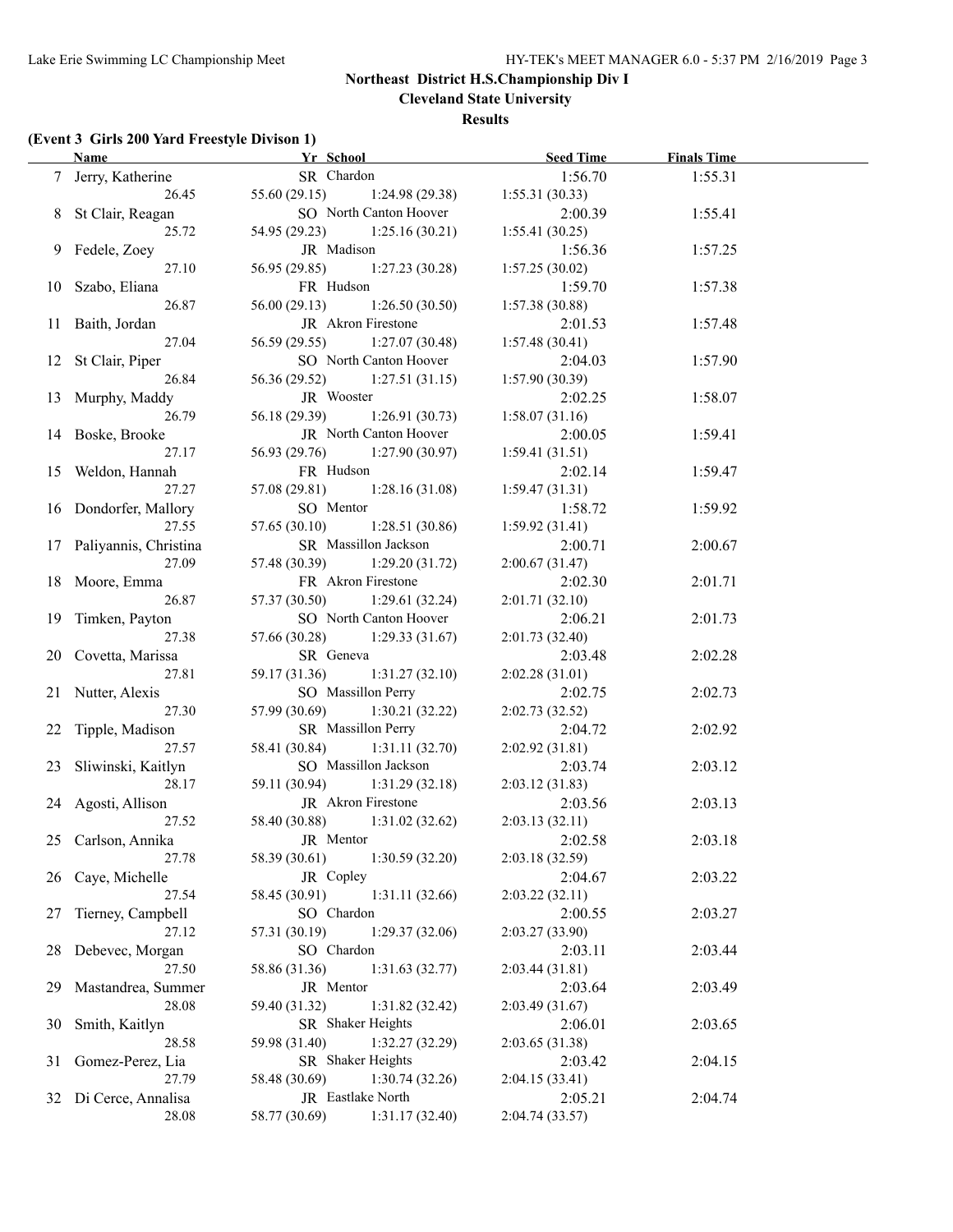**Cleveland State University**

#### **Results**

# **(Event 3 Girls 200 Yard Freestyle Divison 1)**

|     | Name                | Yr School      |                                   | <b>Seed Time</b> | <b>Finals Time</b> |  |
|-----|---------------------|----------------|-----------------------------------|------------------|--------------------|--|
| 33  | Schuler, Sydney     | SR Canfield    |                                   | 2:04.87          | 2:05.60            |  |
|     | 27.89               | 59.44 (31.55)  | 1:32.39(32.95)                    | 2:05.60(33.21)   |                    |  |
| 34  | Miller, Makena      |                | JR Green Green                    | 2:07.81          | 2:05.76            |  |
|     | 28.34               | 59.78 (31.44)  | 1:33.26(33.48)                    | 2:05.76(32.50)   |                    |  |
| 35  | DiMatteo, Alexis    | SO Solon       |                                   | 2:06.69          | 2:05.93            |  |
|     | 28.43               | 1:00.45(32.02) | 1:33.66(33.21)                    | 2:05.93(32.27)   |                    |  |
| 36  | Sibilia, Michelle   | SR Wooster     |                                   | 2:06.30          | 2:06.00            |  |
|     | 29.18               | 1:01.18(32.00) | 1:33.89(32.71)                    | 2:06.00(32.11)   |                    |  |
|     | 37 Loveless, Julie  |                | <b>SR</b> Massillon Jackson       | 2:06.15          | 2:07.23            |  |
|     | 29.25               |                | $1:01.44(32.19)$ $1:34.41(32.97)$ | 2:07.23(32.82)   |                    |  |
|     | 38 Ferris, Bridget  | FR Solon       |                                   | 2:07.14          | 2:07.70            |  |
|     | 28.85               | 1:01.30(32.45) | 1:34.53(33.23)                    | 2:07.70(33.17)   |                    |  |
| 39. | Mowatt-Larssen, Mia |                | SR Warren G. Harding              | 2:05.64          | 2:09.26            |  |
|     | 29.62               | 1:01.72(32.10) | 1:35.32(33.60)                    | 2:09.26(33.94)   |                    |  |
| 40  | Scerbo, Marissa     | JR Chardon     |                                   | 2:08.20          | 2:09.35            |  |
|     | 29.76               | 1:02.43(32.67) | 1:36.31(33.88)                    | 2:09.35(33.04)   |                    |  |

#### **Event 4 Girls 200 Yard IM Divison 1**

| State: 1:57.98 @ 2/2013                                         |                         | <b>Katie Miller</b>               |                                           | <b>Akron Firestone</b> |  |
|-----------------------------------------------------------------|-------------------------|-----------------------------------|-------------------------------------------|------------------------|--|
| District:                                                       | $2:01.44$ # $2/16/2017$ | <b>Hanna Gresser</b>              |                                           | <b>Walsh Jesuit</b>    |  |
| Name<br><u> 1980 - Johann Barn, mars ann an t-Amhain an t-A</u> | Yr School               |                                   | r Akron Fi<br>State Malsh Je<br>Seed Time | <b>Finals Time</b>     |  |
| 1 Dyer, Madeline                                                |                         | JR Akron Firestone                | 2:09.26                                   | 2:03.28                |  |
| 27.37                                                           |                         | 59.21 (31.84) 1:33.79 (34.58)     | 2:03.28(29.49)                            |                        |  |
| 2 Ferrante, Gianna                                              | SR Mayfield             |                                   | 2:10.21                                   | 2:04.30                |  |
| 27.42                                                           |                         | 58.89 (31.47) 1:34.02 (35.13)     | 2:04.30(30.28)                            |                        |  |
| 3 Cappabianca, Giovanna                                         | JR Hudson               |                                   | 2:07.99                                   | 2:04.72                |  |
| 26.92                                                           |                         | 58.97 (32.05) 1:34.99 (36.02)     | 2:04.72(29.73)                            |                        |  |
| 4 Draiss, Madelyn                                               |                         | JR Cuyahoga Falls Walsh Jesuit    | 2:12.20                                   | 2:07.15                |  |
| 27.38                                                           |                         | $1:00.22(32.84)$ $1:36.84(36.62)$ | 2:07.15(30.31)                            |                        |  |
| 5 Loring, Gabrielle                                             | JR Hudson               |                                   | 2:12.89                                   | 2:08.83                |  |
| 27.37                                                           |                         | 59.84 (32.47) 1:38.59 (38.75)     | 2:08.83(30.24)                            |                        |  |
| 6 Reber, Lucy                                                   | FR Hudson               |                                   | 2:14.94                                   | 2:09.47                |  |
| 27.80                                                           |                         | 59.34 (31.54) 1:38.10 (38.76)     | 2:09.47(31.37)                            |                        |  |
| 7 Lewis, Maya                                                   |                         | SO North Canton Hoover            | 2:15.63                                   | 2:10.15                |  |
| 27.87                                                           |                         | $1:02.61(34.74)$ $1:39.26(36.65)$ | 2:10.15(30.89)                            |                        |  |
| 8 Nagle, Mia                                                    |                         | FR Akron Firestone                | 2:15.71                                   | 2:10.90                |  |
| 28.51                                                           |                         | $1:02.92(34.41)$ $1:40.40(37.48)$ | 2:10.90(30.50)                            |                        |  |
| 9 Bodrock, Grace                                                |                         | FR Parma Normandy                 | 2:18.24                                   | 2:11.05                |  |
| 28.04                                                           |                         | $1:02.90(34.86)$ $1:40.47(37.57)$ | 2:11.05(30.58)                            |                        |  |
| 10 Dial, Amanda                                                 |                         | SR Massillon Jackson              | 2:14.18                                   | 2:11.45                |  |
| 27.95                                                           |                         | $1:02.16(34.21)$ $1:39.31(37.15)$ | 2:11.45(32.14)                            |                        |  |
| 11 Tarbuck, Natalie                                             |                         | SR Broadview Hts Brecksville      | 2:15.45                                   | 2:12.95                |  |
| 28.32                                                           |                         | $1:00.98(32.66)$ 1:40.85 (39.87)  | 2:12.95(32.10)                            |                        |  |
| 12 Duchon, Gracie                                               | FR Chardon              |                                   | 2:14.71                                   | 2:14.65                |  |
| 27.14                                                           |                         | $1:01.20(34.06)$ $1:42.76(41.56)$ | 2:14.65(31.89)                            |                        |  |
| 13 Canode, Emma                                                 | SO Copley               |                                   | 2:19.46                                   | 2:15.58                |  |
| 30.04                                                           |                         | $1:03.11(33.07)$ $1:45.08(41.97)$ | 2:15.58(30.50)                            |                        |  |
| 14 Zayour, Mariam                                               |                         | SO North Royalton                 | 2:19.09                                   | 2:15.83                |  |
| 28.92                                                           |                         | $1:03.98(35.06)$ 1:44.69 (40.71)  | 2:15.83(31.14)                            |                        |  |
| 15 Lewis, Evelyn                                                |                         | SO Stow-Munroe Falls              | 2:19.43                                   | 2:16.23                |  |
| 28.99                                                           |                         | $1:02.63(33.64)$ $1:45.75(43.12)$ | 2:16.23(30.48)                            |                        |  |
| 16 Coates, Caroline                                             | SO Hudson               |                                   | 2:18.34                                   | 2:16.44                |  |
| 30.01                                                           |                         | $1:02.89(32.88)$ $1:43.24(40.35)$ | 2:16.44(33.20)                            |                        |  |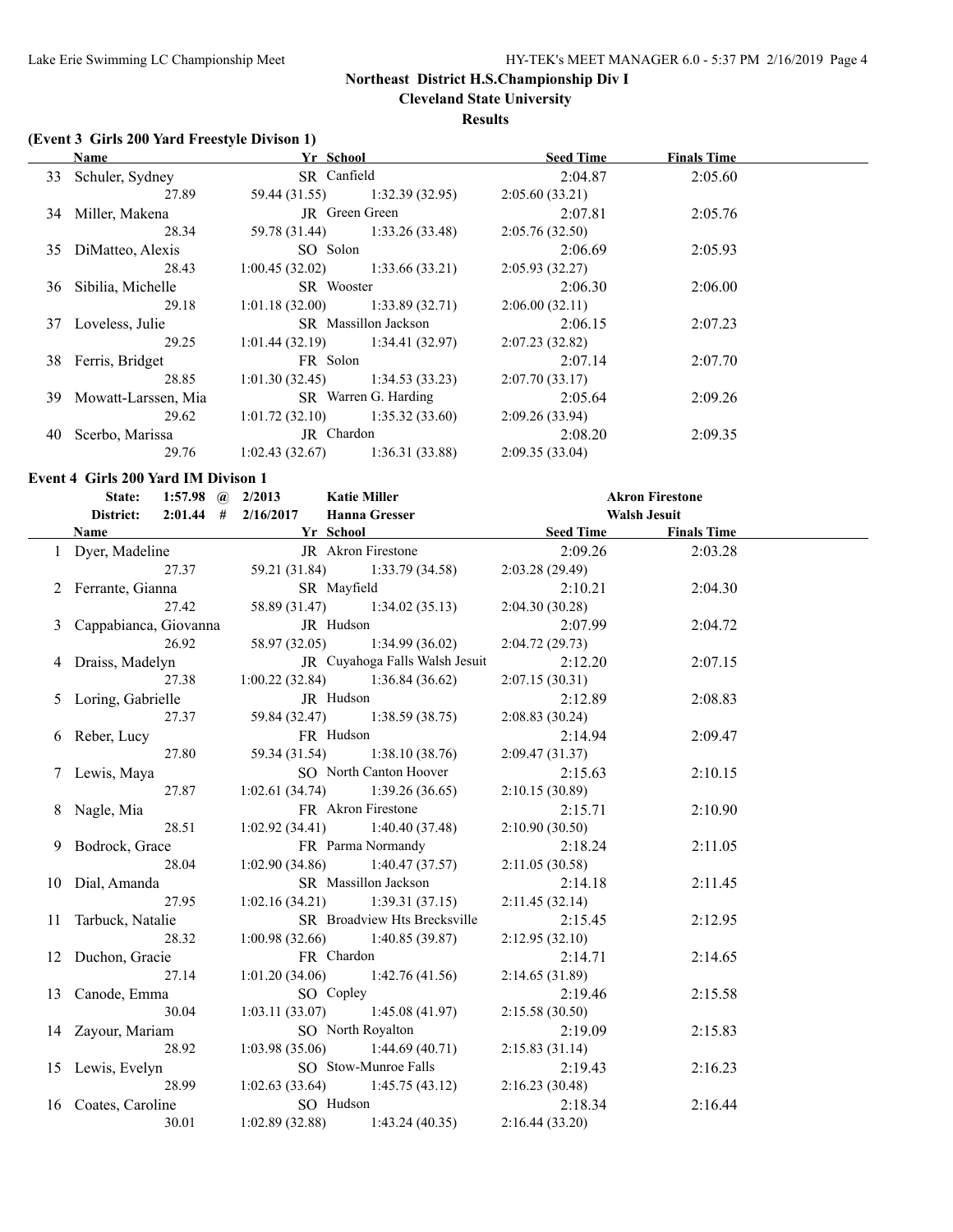**Cleveland State University**

#### **Results**

# **(Event 4 Girls 200 Yard IM Divison 1)**

|    | <b>Name</b>                                      | Yr School                         | Seed Time        | <b>Finals Time</b> |  |
|----|--------------------------------------------------|-----------------------------------|------------------|--------------------|--|
|    | 17 Bess, Gabrielle                               | SR Parma Normandy                 | 2:23.76          | 2:16.69            |  |
|    | 28.88                                            | $1:03.76(34.88)$ $1:44.33(40.57)$ | 2:16.69(32.36)   |                    |  |
|    | 18 Nutter, Rylie                                 | SR Akron Firestone                | 2:24.87          | 2:16.72            |  |
|    | 30.56                                            | $1:03.97(33.41)$ $1:44.96(40.99)$ | 2:16.72(31.76)   |                    |  |
|    | 19 Dempsey, Rachel                               | SR Eastlake North                 | 2:18.91          | 2:17.24            |  |
|    | 28.66                                            | $1:03.83(35.17)$ 1:43.88 (40.05)  | 2:17.24(33.36)   |                    |  |
|    | 20 Kuhel, Olivia                                 | FR Shaker Heights                 | 2:22.20          | 2:18.98            |  |
|    | 29.65                                            | $1:04.88(35.23)$ 1:48.56 (43.68)  | 2:18.98(30.42)   |                    |  |
|    | 21 Seccombe, Eden                                | SR North Canton Hoover            |                  |                    |  |
|    |                                                  |                                   | 2:18.79          | 2:18.99            |  |
|    | 29.41                                            | $1:04.81(35.40)$ $1:45.26(40.45)$ | 2:18.99(33.73)   |                    |  |
|    | 22 Schilling, Samantha                           | SO Massillon Jackson              | 2:20.17          | 2:19.99            |  |
|    | 30.14                                            | $1:05.48(35.34)$ $1:47.13(41.65)$ | 2:19.99(32.86)   |                    |  |
|    | 23 Lukco, Sydney                                 | SO Warren G. Harding              | 2:24.19          | 2:20.20            |  |
|    | 29.93                                            | $1:05.39(35.46)$ $1:47.60(42.21)$ | 2:20.20(32.60)   |                    |  |
|    | 24 Glime, Mandy                                  | JR Chagrin Falls Kenston          | 2:20.48          | 2:20.50            |  |
|    | 30.27                                            | $1:04.18(33.91)$ $1:47.24(43.06)$ | 2:20.50(33.26)   |                    |  |
|    | 25 Bass, Kennedy                                 | S0 Bedford                        | 2:23.31          | 2:20.55            |  |
|    | 32.53                                            | $1:09.36(36.83)$ $1:46.89(37.53)$ | 2:20.55(33.66)   |                    |  |
|    | 26 Landenberger, Mallory                         | SO Green Green                    | 2:24.85          | 2:23.46            |  |
|    | 32.86                                            | $1:08.52(35.66)$ $1:51.74(43.22)$ | 2:23.46(31.72)   |                    |  |
|    | 27 Maxwell, Jenna                                | SO North Canton Hoover            | 2:23.85          | 2:23.65            |  |
|    | 31.78                                            | $1:09.63(37.85)$ $1:49.19(39.56)$ | 2:23.65(34.46)   |                    |  |
|    | 28 Michalski, Madison                            | FR Mentor                         | 2:24.78          | 2:24.25            |  |
|    | 31.01                                            | $1:08.43(37.42)$ $1:52.29(43.86)$ | 2:24.25(31.96)   |                    |  |
|    | 29 Fiorta, Emma                                  | FR Mentor                         | 2:25.47          | 2:24.55            |  |
|    | 31.70                                            | $1:07.98(36.28)$ $1:49.82(41.84)$ | 2:24.55(34.73)   |                    |  |
|    | 30 Golsch, Emma                                  | SO Broadview Hts Brecksville      | 2:23.34          | 2:24.61            |  |
|    | 31.10                                            | $1:08.39(37.29)$ $1:51.60(43.21)$ | 2:24.61(33.01)   |                    |  |
|    |                                                  |                                   |                  |                    |  |
|    | 31 Markey, Alice                                 | SR Shaker Heights                 | 2:22.93          | 2:24.92            |  |
|    | 29.74                                            | $1:06.73(36.99)$ $1:52.14(45.41)$ | 2:24.92(32.78)   |                    |  |
|    | 32 Gage, Emily                                   | SR Green Green                    | 2:22.16          | 2:24.94            |  |
|    | 31.54                                            | $1:08.93(37.39)$ $1:51.08(42.15)$ | 2:24.94(33.86)   |                    |  |
|    | 33 Dumm, Natalie                                 | JR Chardon                        | 2:23.39          | 2:25.19            |  |
|    | 29.17                                            | $1:06.31(37.14)$ $1:53.72(47.41)$ | 2:25.19(31.47)   |                    |  |
|    | 34 Stertzbach, Heather                           | SR Louisville                     | 2:23.63          | 2:25.25            |  |
|    | 31.20                                            | $1:09.06(37.86)$ $1:52.08(43.02)$ | 2:25.25(33.17)   |                    |  |
|    | 35 Kiefer, Julia                                 | SR Lyndhurst Brush                | 2:24.63          | 2:25.31            |  |
|    | 30.96                                            | 1:07.55(36.59)<br>1:51.88(44.33)  | 2:25.31(33.43)   |                    |  |
|    | 36 Allshouse, Alex                               | SO North Canton Hoover            | 2:26.12          | 2:25.66            |  |
|    | 31.88                                            | 1:51.93(42.40)<br>1:09.53(37.65)  | 2:25.66 (33.73)  |                    |  |
| 37 | Russell, Maeve                                   | FR Aurora                         | 2:23.15          | 2:26.10            |  |
|    | 31.14                                            | 1:08.87(37.73)<br>1:53.39(44.52)  | 2:26.10(32.71)   |                    |  |
| 38 | Grosenbaugh, Taylor                              | JR Copley                         | 2:23.96          | 2:26.51            |  |
|    | 32.14                                            | 1:08.99(36.85)<br>1:54.02(45.03)  | 2:26.51 (32.49)  |                    |  |
| 39 | Chang, Irene                                     | FR Solon                          | 2:25.59          | 2:27.44            |  |
|    | 30.93                                            | 1:08.15(37.22)<br>1:53.24(45.09)  | 2:27.44 (34.20)  |                    |  |
|    |                                                  |                                   |                  |                    |  |
|    | <b>Event 5 Girls 50 Yard Freestyle Divison 1</b> |                                   |                  |                    |  |
|    | State:<br>$22.35$ (a) $2/2015$                   | <b>Ashley Volpenhein</b>          | <b>Mason</b>     |                    |  |
|    | District:<br>22.75 #                             | 2/15/2019<br><b>Parker Timken</b> | Hoover           |                    |  |
|    | <b>Name</b>                                      | Yr School                         | <b>Seed Time</b> | <b>Finals Time</b> |  |
|    | Timken, Parker                                   | SR North Canton Hoover            | 23.37            | 22.75#             |  |

2 Ehlers, Caroline SR North Canton Hoover 23.71 23.05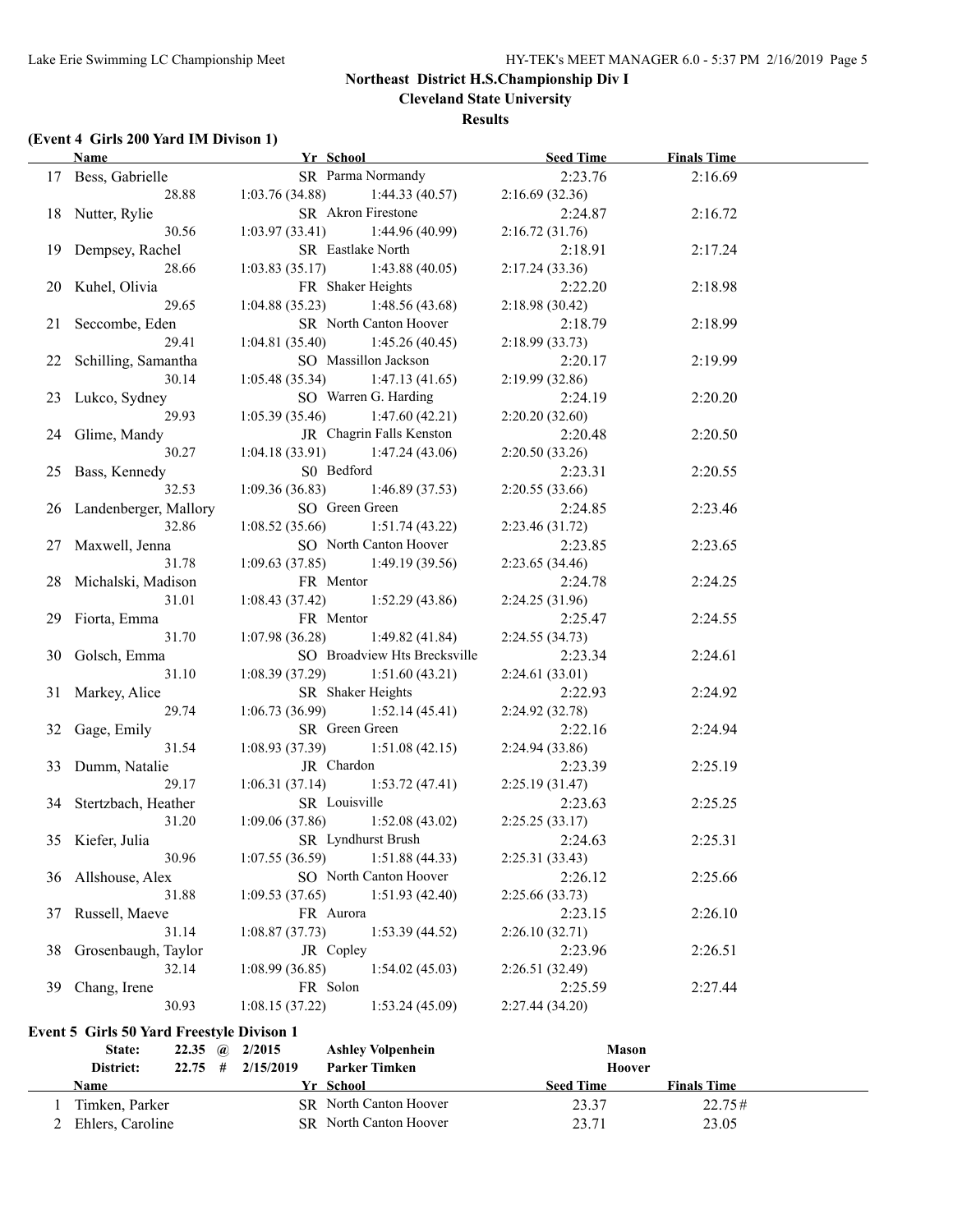**Cleveland State University**

**Results**

# **(Event 5 Girls 50 Yard Freestyle Divison 1)**

|       | <b>Name</b>                                       |               | Yr School                      | <b>Seed Time</b> | <b>Finals Time</b>                          |  |
|-------|---------------------------------------------------|---------------|--------------------------------|------------------|---------------------------------------------|--|
| 3     | DeWitt, Mackenzie                                 |               | SO Hudson                      | 23.59            | 23.22                                       |  |
| 4     | Kenney, Claire                                    |               | JR Broadview Hts Brecksville   | 24.48            | 23.90                                       |  |
| 5     | Bach, Hannah                                      |               | SR Broadview Hts Brecksville   | 24.21            | 23.94                                       |  |
| 6     | Chelf, Gracie                                     |               | FR Wooster                     | 24.54            | 24.20                                       |  |
| 7     | Fox, Rachel                                       |               | SR Copley                      | 24.70            | 24.23                                       |  |
| 8     | Hawkins, Sloan                                    | SO            | Massillon Jackson              | 24.59            | 24.34                                       |  |
| 9     | Bennett, Sarah                                    |               | JR Chardon                     | 24.33            | J24.34                                      |  |
| 10    | Knoch, Kinsey                                     |               | SR Canton GlenOak              | 24.75            | 24.42                                       |  |
| 11    | Perry, Maggie                                     |               | JR Shaker Heights              | 24.89            | 24.45                                       |  |
| 12    | Flatley, Mikel                                    |               | SR Youngstown Boardman         | 25.53            | 24.56                                       |  |
| 13    | Blandine, Raeli                                   |               | FR North Canton Hoover         | 25.16            | 24.64                                       |  |
| 14    | Sadovska, Olena                                   |               | FR Broadview Hts Brecksville   | 24.73            | 24.65                                       |  |
| 15    | Mullens, Lily                                     |               | SO North Canton Hoover         | 25.06            | 24.84                                       |  |
| 16    | Kuras, Alison                                     |               | SR Youngstown Boardman         | 25.11            | 24.91                                       |  |
| 17    | Walls, Lydia                                      |               | SR Warren G. Harding           | 25.35            | 24.97                                       |  |
| 18    | Comstock, Callie                                  |               | SR Copley                      | 25.43            | 25.00                                       |  |
| 19    | Markovitch, Jennah                                |               | SR Youngstown Boardman         | 25.38            | 25.17                                       |  |
| 20    | White, Hannah                                     |               | JR Canton GlenOak              | 25.46            | 25.18                                       |  |
| 21    | Kara, Noelle                                      |               | JR Hudson                      | 25.14            | 25.19                                       |  |
| $*22$ | Gillespie, Carley                                 |               | SR Uniontown Lake              | 25.65            | 25.25                                       |  |
| $*22$ | Horrigan, Maddie                                  |               | JR Hudson                      | 24.88            | 25.25                                       |  |
| 24    | Pliske, Olivia                                    |               | JR Bedford                     | 25.44            | 25.40                                       |  |
| $*25$ | Binns, Peyton                                     |               | FR Hudson                      | 25.70            | 25.43                                       |  |
| $*25$ | Shafer, Leilah                                    | SO            | Chagrin Falls Kenston          | 25.22            | 25.43                                       |  |
| 27    | Raudins, Sofija                                   |               | SR Chagrin Falls Kenston       | 25.33            | 25.53                                       |  |
| $*28$ | Snyder, Allie                                     |               | JR Massillon Jackson           | 25.37            | 25.66                                       |  |
| $*28$ | Maag, Carol                                       |               | SR Canton GlenOak              | 26.23            | 25.66                                       |  |
| 30    | Shene, Taylor                                     |               | SR Solon                       | 25.45            | 25.70                                       |  |
| 31    | Ferrell, Delaney                                  |               | SR Canton GlenOak              | 26.03            | 25.73                                       |  |
| 32    | Collinsworth, Riley                               | SO            | Green Green                    | 25.83            | 25.86                                       |  |
| 33    | Peachock, Lexi                                    |               | SO Akron Firestone             | 25.73            | 25.94                                       |  |
| 34    | Romstadt, Madelyn                                 |               | JR North Royalton              | 25.72            | 26.02                                       |  |
| 35    | Wilkosz, Avery                                    |               | SR North Royalton              | 25.94            | 26.17                                       |  |
| 36    | Pontius, Grace                                    | SO            | Stow-Munroe Falls              | 25.80            | 26.27                                       |  |
| 37    | Mog, Caroline                                     |               | SR North Royalton              | 25.96            | 26.40                                       |  |
| 38    | McCoy, Katie                                      |               | SR Twinsburg                   | 26.13            | 26.44                                       |  |
|       | 39 Miller, Holly                                  |               | SR Wooster                     | 25.96            | 26.50                                       |  |
|       | Farmer, Erin                                      |               | SO Mentor                      | 25.52            | DQ                                          |  |
|       |                                                   |               |                                |                  |                                             |  |
|       | <b>Event 6 Girls 100 Yard Butterfly Divison 1</b> |               |                                |                  |                                             |  |
|       | 53.34 @ 2/2011<br>State:                          |               | <b>Maddie Martin</b>           |                  | <b>Pickerington Cen</b>                     |  |
|       | District:<br>$55.11$ #                            | 2/15/2019     | Sarah Turchanik                | <b>Seed Time</b> | <b>North Royalton</b><br><b>Finals Time</b> |  |
|       | Name                                              |               | Yr School<br>SR North Royalton | 58.23            | 55.11#                                      |  |
|       | Turchanik, Sarah<br>25.73                         | 55.11 (29.38) |                                |                  |                                             |  |
|       |                                                   |               | SR North Canton Hoover         | 59.99            | 56.45                                       |  |
| 2     | Lochridge, Kate<br>26.21                          | 56.45 (30.24) |                                |                  |                                             |  |
| 3     | Cappabianca, Giovanna                             |               | JR Hudson                      | 58.00            | 57.11                                       |  |
|       | 26.90                                             | 57.11 (30.21) |                                |                  |                                             |  |
|       | 4 Fedele, Zoey                                    |               | JR Madison                     | 57.66            | 57.21                                       |  |
|       |                                                   |               |                                |                  |                                             |  |

27.10 57.21 (30.11)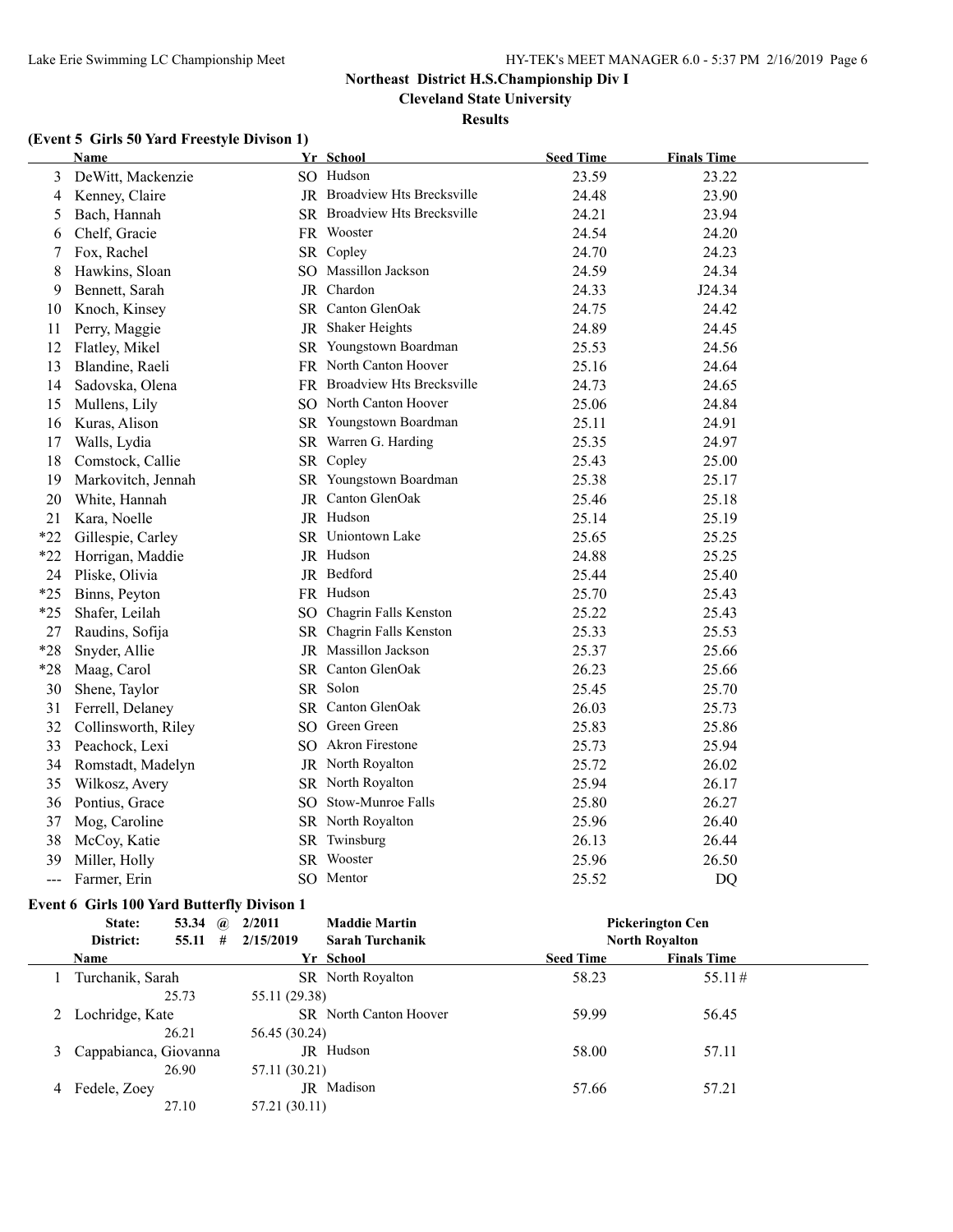**Cleveland State University**

#### **Results**

# **(Event 6 Girls 100 Yard Butterfly Divison 1)**

|    | <b>Name</b>        | Yr School                      | <b>Seed Time</b> | <b>Finals Time</b> |  |
|----|--------------------|--------------------------------|------------------|--------------------|--|
|    | 5 Krusinski, Annie | FR Broadview Hts Brecksville   | 58.91            | 57.59              |  |
|    | 26.72              | 57.59 (30.87)                  |                  |                    |  |
| 6  | Stump, Jordan      | JR Akron Firestone             | 1:01.56          | 58.01              |  |
|    | 26.50              | 58.01 (31.51)                  |                  |                    |  |
|    |                    |                                |                  |                    |  |
| 7  | McNichols, Riley   | JR Broadview Hts Brecksville   | 58.80            | 58.24              |  |
|    | 26.69              | 58.24 (31.55)                  |                  |                    |  |
| 8  | Draiss, Madelyn    | JR Cuyahoga Falls Walsh Jesuit | 1:00.15          | 58.42              |  |
|    | 27.48              | 58.42 (30.94)                  |                  |                    |  |
| 9  | Direnzo, Gia       | SR Austintown Fitch            | 58.75            | 58.48              |  |
|    | 26.80              | 58.48 (31.68)                  |                  |                    |  |
| 10 | Steffey, Emily     | JR Mayfield                    | 59.88            | 58.76              |  |
|    | 26.96              | 58.76 (31.80)                  |                  |                    |  |
| 11 | Szabo, Eliana      | FR Hudson                      | 1:00.34          | 58.82              |  |
|    | 27.13              | 58.82 (31.69)                  |                  |                    |  |
|    | 12 Hensley, Kate   | FR Hudson                      | 1:00.34          | 59.01              |  |
|    | 27.45              | 59.01 (31.56)                  |                  |                    |  |
|    |                    | FR Akron Firestone             | 1:01.53          | 59.33              |  |
| 13 | Rogers, Molly      |                                |                  |                    |  |
|    | 27.75              | 59.33 (31.58)                  |                  |                    |  |
|    | 14 Hawkins, Sloan  | SO Massillon Jackson           | 1:00.34          | 59.47              |  |
|    | 26.70              | 59.47 (32.77)                  |                  |                    |  |
|    | 15 Cronin, Caitlin | SR North Canton Hoover         | 1:02.47          | 59.52              |  |
|    | 27.72              | 59.52 (31.80)                  |                  |                    |  |
|    | 16 Flatley, Mikel  | SR Youngstown Boardman         | 1:02.41          | 59.75              |  |
|    | 27.46              | 59.75 (32.29)                  |                  |                    |  |
|    | 17 Duchon, Gracie  | FR Chardon                     | 1:00.66          | 59.82              |  |
|    | 27.28              | 59.82 (32.54)                  |                  |                    |  |
| 18 | Walls, Lydia       | SR Warren G. Harding           | 1:01.53          | 59.89              |  |
|    | 28.86              | 59.89 (31.03)                  |                  |                    |  |
| 19 | Telerico, Mia      | JR Cuyahoga Falls Walsh Jesuit | 1:01.27          | 59.91              |  |
|    | 27.77              | 59.91 (32.14)                  |                  |                    |  |
| 20 | Pisano, Olivia     | FR Aurora                      | 59.97            | 1:00.10            |  |
|    | 27.62              | 1:00.10(32.48)                 |                  |                    |  |
|    |                    | JR Green Green                 |                  |                    |  |
| 21 | Miller, Makena     |                                | 1:00.88          | 1:00.58            |  |
|    | 28.92              | 1:00.58(31.66)                 |                  |                    |  |
| 22 | Parks, Jena        | SO Madison                     | 1:00.09          | 1:00.71            |  |
|    | 28.44              | 1:00.71(32.27)                 |                  |                    |  |
|    | 23 Bess, Gabrielle | SR Parma Normandy              | 1:04.82          | 1:01.21            |  |
|    | 28.60              | 1:01.21(32.61)                 |                  |                    |  |
|    | 24 Blandine, Raeli | FR North Canton Hoover         | 1:04.32          | 1:01.53            |  |
|    | 28.09              | 1:01.53(33.44)                 |                  |                    |  |
| 25 | Montisano, Maria   | FR Copley                      | 1:03.58          | 1:01.74            |  |
|    | 28.28              | 1:01.74(33.46)                 |                  |                    |  |
| 26 | Holfeltz, Elise    | JR Mayfield                    | 1:02.90          | 1:02.19            |  |
|    | 28.53              | 1:02.19(33.66)                 |                  |                    |  |
| 27 | Pliske, Olivia     | JR Bedford                     | 1:03.31          | 1:03.19            |  |
|    | 28.75              | 1:03.19(34.44)                 |                  |                    |  |
|    |                    |                                |                  |                    |  |
| 28 | Dumm, Natalie      | JR Chardon                     | 1:03.24          | 1:03.26            |  |
|    | 29.53              | 1:03.26(33.73)                 |                  |                    |  |
| 29 | McBane, Katie      | SR Warren G. Harding           | 1:03.71          | 1:03.42            |  |
|    | 29.36              | 1:03.42(34.06)                 |                  |                    |  |
| 30 | Covetta, Marissa   | SR Geneva                      | 1:03.72          | 1:03.46            |  |
|    | 29.30              | 1:03.46(34.16)                 |                  |                    |  |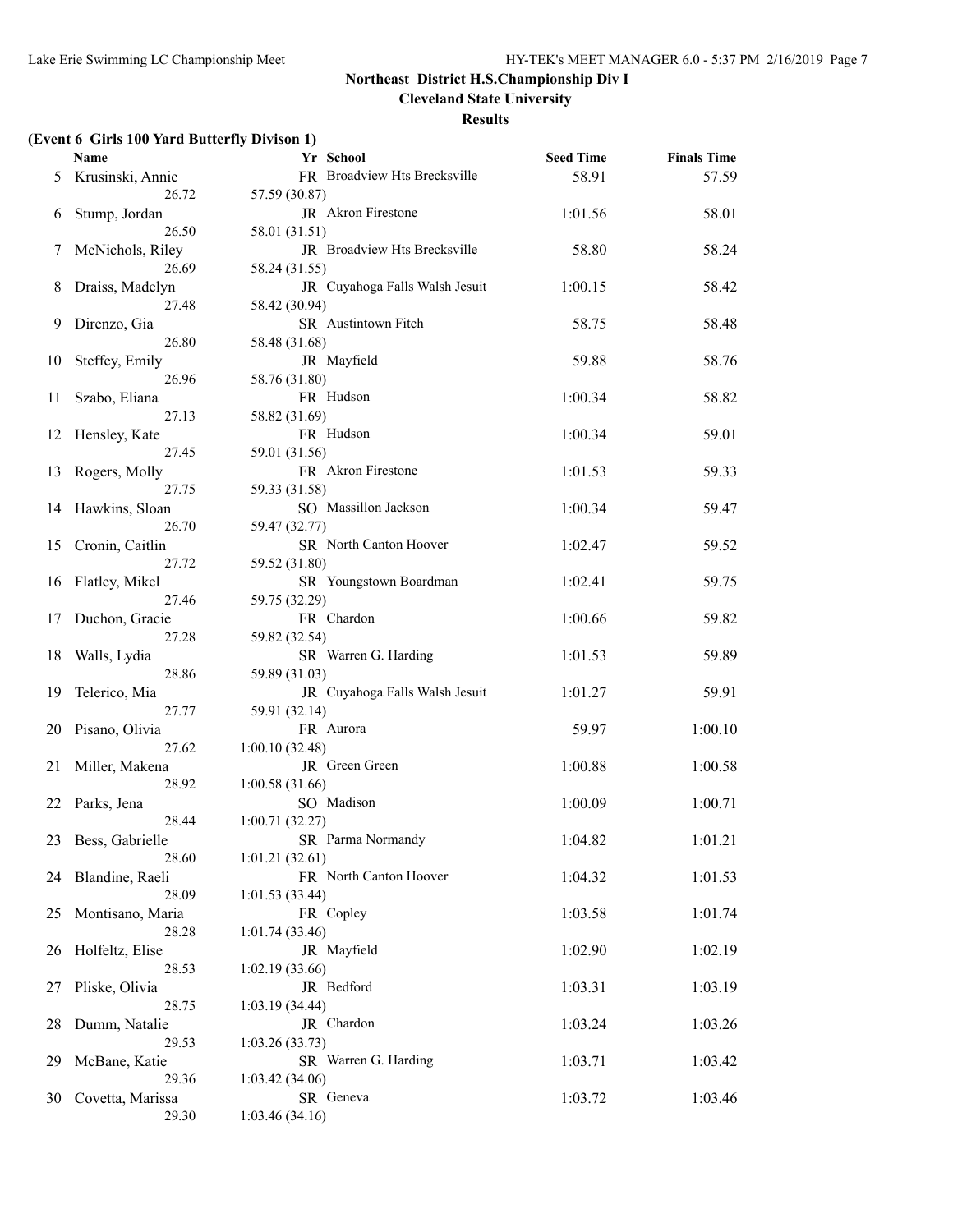**Cleveland State University**

#### **Results**

# **(Event 6 Girls 100 Yard Butterfly Divison 1)**

|    | Name              | Yr School                   | <b>Seed Time</b> | <b>Finals Time</b> |  |
|----|-------------------|-----------------------------|------------------|--------------------|--|
| 31 | Cirese, Alexandra | SO Canton GlenOak           | 1:02.40          | 1:03.75            |  |
|    | 28.58             | 1:03.75(35.17)              |                  |                    |  |
| 32 | Rinaldi, Elena    | <b>JR</b> Cleveland Heights | 1:04.73          | 1:03.78            |  |
|    | 28.96             | 1:03.78(34.82)              |                  |                    |  |
| 33 | Engle, Kayla      | <b>SR</b> Stow-Munroe Falls | 1:03.26          | 1:04.05            |  |
|    | 28.80             | 1:04.05(35.25)              |                  |                    |  |
| 34 | Markey, Alice     | SR Shaker Heights           | 1:05.50          | 1:04.52            |  |
|    | 30.19             | 1:04.52(34.33)              |                  |                    |  |
| 35 | Porach, Allison   | SR Twinsburg                | 1:05.12          | 1:04.55            |  |
|    | 28.96             | 1:04.55(35.59)              |                  |                    |  |
| 36 | McCarthy, Sam     | SR Mentor                   | 1:05.00          | 1:04.71            |  |
|    | 30.43             | 1:04.71(34.28)              |                  |                    |  |
| 37 | Dean, Elyssa      | <b>IR</b> Uniontown Lake    | 1:04.11          | 1:04.78            |  |
|    | 30.62             | 1:04.78(34.16)              |                  |                    |  |
| 38 | Zmich, Erin       | FR Hudson                   | 1:03.96          | 1:05.48            |  |
|    | 29.43             | 1:05.48(36.05)              |                  |                    |  |
| 39 | Nedlik, Suzanne   | JR Mentor                   | 1:05.19          | 1:05.59            |  |
|    | 31.17             | 1:05.59(34.42)              |                  |                    |  |

|    | <b>Event 7 Girls 100 Yard Freestyle Divison 1</b> |                |                              |                  |                    |  |
|----|---------------------------------------------------|----------------|------------------------------|------------------|--------------------|--|
|    | State:                                            | 48.96 @ 2/2016 | <b>Ashley Volpenhein</b>     | <b>Mason</b>     |                    |  |
|    | District:<br>$50.09$ #                            | 2/15/2019      | <b>Parker Timken</b>         | <b>Hoover</b>    |                    |  |
|    | <b>Name</b>                                       |                | Yr School                    | <b>Seed Time</b> | <b>Finals Time</b> |  |
|    | Timken, Parker                                    |                | SR North Canton Hoover       | 51.84            | 50.09#             |  |
|    | 24.20                                             | 50.09 (25.89)  |                              |                  |                    |  |
| 2  | Ehlers, Caroline                                  |                | SR North Canton Hoover       | 53.25            | 52.00              |  |
|    | 25.03                                             | 52.00 (26.97)  |                              |                  |                    |  |
| 3  | Kenney, Claire                                    |                | JR Broadview Hts Brecksville | 54.00            | 52.15              |  |
|    | 25.02                                             | 52.15 (27.13)  |                              |                  |                    |  |
| 4  | Conte, Maya                                       |                | SR Broadview Hts Brecksville | 53.48            | 52.20              |  |
|    | 25.27                                             | 52.20 (26.93)  |                              |                  |                    |  |
| 5  | Hannan, Maddie                                    |                | SR Hudson                    | 53.03            | 52.30              |  |
|    | 25.18                                             | 52.30 (27.12)  |                              |                  |                    |  |
| 6  | St Clair, Reagan                                  |                | SO North Canton Hoover       | 54.79            | 52.54              |  |
|    | 25.07                                             | 52.54 (27.47)  |                              |                  |                    |  |
|    | DeWitt, Mackenzie                                 |                | SO Hudson                    | 53.04            | 52.97              |  |
|    | 25.01                                             | 52.97 (27.96)  |                              |                  |                    |  |
| 8  | McNichols, Riley                                  |                | JR Broadview Hts Brecksville | 54.38            | 52.99              |  |
|    | 25.42                                             | 52.99 (27.57)  |                              |                  |                    |  |
| 9  | Murphy, Janine                                    |                | FR Massillon Jackson         | 53.40            | 53.07              |  |
|    | 25.26                                             | 53.07 (27.81)  |                              |                  |                    |  |
| 10 | Chelf, Gracie                                     |                | FR Wooster                   | 54.42            | 53.09              |  |
|    | 25.22                                             | 53.09 (27.87)  |                              |                  |                    |  |
| 11 | Bodrock, Grace                                    |                | FR Parma Normandy            | 54.48            | 53.28              |  |
|    | 25.28                                             | 53.28 (28.00)  |                              |                  |                    |  |
|    | 12 Knoch, Kinsey                                  |                | SR Canton GlenOak            | 54.58            | 53.31              |  |
|    | 25.60                                             | 53.31 (27.71)  |                              |                  |                    |  |
| 13 | Jerry, Katherine                                  |                | SR Chardon                   | 53.77            | 53.44              |  |
|    | 25.04                                             | 53.44 (28.40)  |                              |                  |                    |  |
| 14 | Baith, Jordan                                     |                | JR Akron Firestone           | 56.42            | 54.11              |  |
|    | 26.20                                             | 54.11 (27.91)  |                              |                  |                    |  |
| 15 | Weber, Rachel                                     |                | JR North Royalton            | 55.56            | 54.15              |  |
|    | 25.85                                             | 54.15 (28.30)  |                              |                  |                    |  |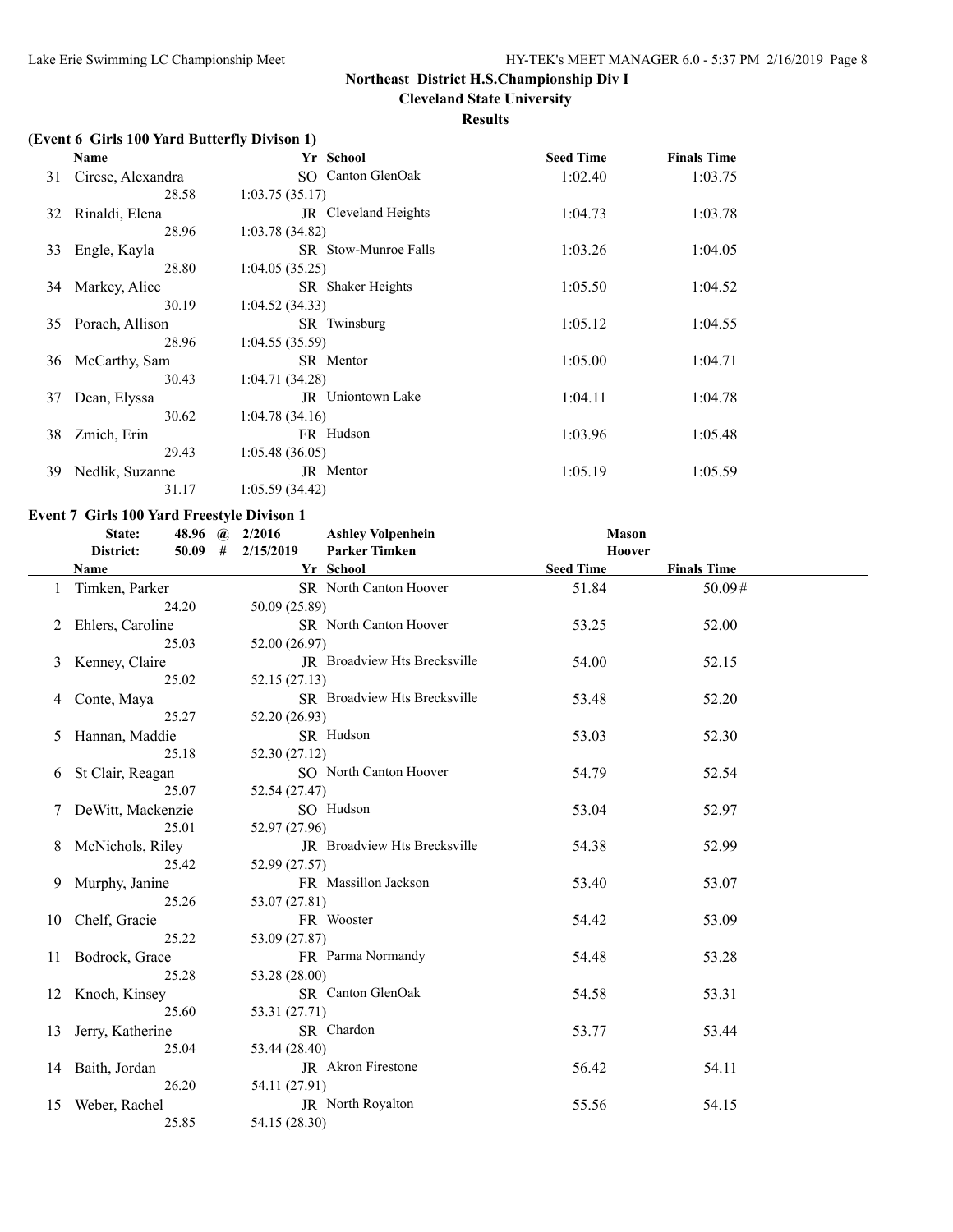**Cleveland State University**

#### **Results**

# **(Event 7 Girls 100 Yard Freestyle Divison 1)**

|                     | <b>Name</b>           | Yr School                             | <b>Seed Time</b> | <b>Finals Time</b> |  |
|---------------------|-----------------------|---------------------------------------|------------------|--------------------|--|
|                     | 16 Perry, Maggie      | JR Shaker Heights                     | 55.80            | 54.23              |  |
|                     | 25.45                 | 54.23 (28.78)                         |                  |                    |  |
| 17                  | South, Paige          | SO North Canton Hoover                | 55.28            | 54.55              |  |
|                     | 25.43                 | 54.55 (29.12)                         |                  |                    |  |
|                     | 18 Fox, Rachel        | SR Copley                             | 55.24            | 54.56              |  |
|                     | 25.95                 | 54.56 (28.61)                         |                  |                    |  |
|                     | 19 Caye, Michelle     | JR Copley                             | 56.48            | 54.69              |  |
|                     | 26.24                 | 54.69 (28.45)                         |                  |                    |  |
| $*20$               | Miklos, Natalia       | JR Shaker Heights                     | 55.24            | 55.02              |  |
|                     | 25.92                 | 55.02 (29.10)                         |                  |                    |  |
|                     |                       |                                       | 56.88            | 55.02              |  |
| $*20$               | Comstock, Callie      | SR Copley                             |                  |                    |  |
|                     | 26.48                 | 55.02 (28.54)                         |                  |                    |  |
| *22                 | Kara, Noelle          | JR Hudson                             | 55.22            | 55.15              |  |
|                     | 26.04                 | 55.15 (29.11)                         |                  |                    |  |
| *22                 | Shafer, Leilah        | SO Chagrin Falls Kenston              | 55.44            | 55.15              |  |
|                     | 26.36                 | 55.15 (28.79)                         |                  |                    |  |
| 24                  | Binns, Peyton         | FR Hudson                             | 55.74            | 55.59              |  |
|                     | 26.86                 | 55.59 (28.73)                         |                  |                    |  |
|                     | 25 Markovitch, Jennah | SR Youngstown Boardman                | 55.50            | 55.61              |  |
|                     | 26.24                 | 55.61 (29.37)                         |                  |                    |  |
|                     | 26 Kuras, Alison      | SR Youngstown Boardman                | 56.59            | 55.89              |  |
|                     | 26.84                 | 55.89 (29.05)                         |                  |                    |  |
| 27                  | Lisy, Ariel           | SO Parma Normandy                     | 55.73            | 55.94              |  |
|                     | 26.50                 | 55.94 (29.44)                         |                  |                    |  |
|                     | 28 Gillespie, Carley  | SR Uniontown Lake                     | 55.86            | 55.96              |  |
|                     | 26.50                 | 55.96 (29.46)                         |                  |                    |  |
| 29                  | Lukco, Sydney         | SO Warren G. Harding                  | 56.70            | 56.09              |  |
|                     | 26.58                 | 56.09 (29.51)                         |                  |                    |  |
| 30                  | Tipple, Madison       | SR Massillon Perry                    | 57.06            | 56.17              |  |
|                     | 26.84                 | 56.17 (29.33)                         |                  |                    |  |
| 31                  | Paliyannis, Christina | SR Massillon Jackson                  | 55.85            | 56.28              |  |
|                     | 26.84                 | 56.28 (29.44)                         |                  |                    |  |
| 32                  | Collinsworth, Riley   | SO Green Green                        | 56.26            | 56.38              |  |
|                     | 26.88                 | 56.38 (29.50)                         |                  |                    |  |
|                     | 33 Gomez-Perez, Lia   | SR Shaker Heights                     | 56.29            | 56.41              |  |
|                     | 26.99                 | 56.41 (29.42)                         |                  |                    |  |
|                     | 34 Dinapoli, Alyssa   | JR Youngstown Boardman                | 57.10            | 56.44              |  |
|                     | 27.32                 | 56.44 (29.12)                         |                  |                    |  |
|                     | Debevec, Morgan       | SO Chardon                            | 56.55            | 56.77              |  |
| 35                  |                       |                                       |                  |                    |  |
|                     | 27.40                 | 56.77 (29.37)<br>JR Massillon Jackson |                  |                    |  |
| 36                  | Snyder, Allie         |                                       | 56.72            | 56.91              |  |
|                     | 26.96                 | 56.91 (29.95)                         |                  |                    |  |
| 37                  | Shene, Taylor         | SR Solon                              | 56.06            | 57.02              |  |
|                     | 26.93                 | 57.02 (30.09)                         |                  |                    |  |
| 38                  | McCoy, Katie          | SR Twinsburg                          | 56.52            | 57.67              |  |
|                     | 27.38                 | 57.67 (30.29)                         |                  |                    |  |
| 39                  | Peachock, Lexi        | SO Akron Firestone                    | 57.06            | 58.42              |  |
|                     | 27.85                 | 58.42 (30.57)                         |                  |                    |  |
| $\qquad \qquad - -$ | Miller, Holly         | SR Wooster                            | 57.16            | <b>DFS</b>         |  |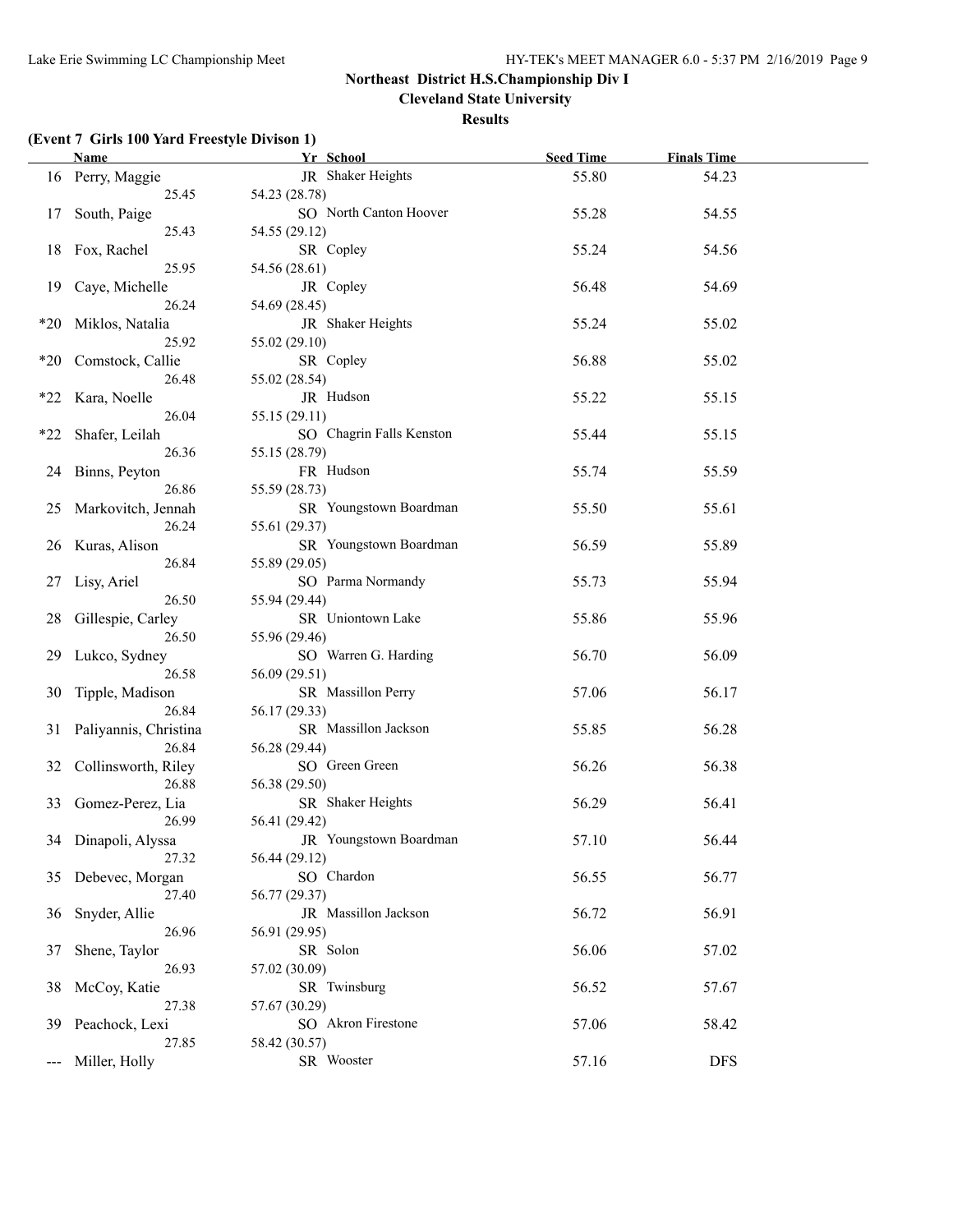**Cleveland State University**

#### **Results**

## **Event 8 Girls 500 Yard Freestyle Divison 1**

|    | State:              | 4:44.40 $\omega$ | 2/2015          | <b>Sydney Lofquist</b>       |                  | <b>Cinci Ursuline</b> |                    |  |
|----|---------------------|------------------|-----------------|------------------------------|------------------|-----------------------|--------------------|--|
|    | District:           | $4:47.94$ #      | 2/1999          | Diana Munz                   |                  | <b>Chagrin Falls</b>  |                    |  |
|    | <b>Name</b>         |                  |                 | Yr School                    | <b>Seed Time</b> |                       | <b>Finals Time</b> |  |
|    | 1 McCormick, Paige  |                  |                 | JR Hudson                    | 5:01.10          |                       | 4:52.27            |  |
|    |                     | 26.98            | 55.75 (28.77)   | 1:24.77(29.02)               | 1:54.19(29.42)   |                       |                    |  |
|    | 2:23.67 (29.48)     |                  | 2:53.35 (29.68) | 3:23.55(30.20)               | 3:53.59(30.04)   |                       |                    |  |
|    | 4:23.56 (29.97)     |                  | 4:52.27(28.71)  |                              |                  |                       |                    |  |
| 2  | Irwin, Megan        |                  |                 | SR Parma Normandy            | 5:11.66          |                       | 5:01.60            |  |
|    |                     | 27.36            | 57.25 (29.89)   | 1:27.48(30.23)               | 1:57.98(30.50)   |                       |                    |  |
|    | 2:28.93(30.95)      |                  | 2:59.93(31.00)  | 3:30.87 (30.94)              | 4:01.50(30.63)   |                       |                    |  |
|    | 4:31.84 (30.34)     |                  | 5:01.60(29.76)  |                              |                  |                       |                    |  |
| 3  | Krosky, Karen       |                  |                 | JR Broadview Hts Brecksville | 5:10.81          |                       | 5:04.83            |  |
|    |                     | 27.47            | 56.94 (29.47)   | 1:26.85(29.91)               | 1:57.29(30.44)   |                       |                    |  |
|    | 2:28.05 (30.76)     |                  | 2:59.03(30.98)  | 3:30.27(31.24)               | 4:01.90(31.63)   |                       |                    |  |
|    | 4:33.93(32.03)      |                  | 5:04.83 (30.90) |                              |                  |                       |                    |  |
|    | 4 Loring, Gabrielle |                  |                 | JR Hudson                    | 5:15.98          |                       | 5:09.08            |  |
|    |                     | 28.12            | 58.27 (30.15)   | 1:29.36(31.09)               | 2:00.83(31.47)   |                       |                    |  |
|    | 2:32.26(31.43)      |                  | 3:03.72(31.46)  | 3:35.23(31.51)               | 4:06.78(31.55)   |                       |                    |  |
|    | 4:38.07 (31.29)     |                  | 5:09.08(31.01)  |                              |                  |                       |                    |  |
| 5  | Seifert, Maddie     |                  |                 | FR Hudson                    | 5:27.65          |                       | 5:14.11            |  |
|    |                     | 28.41            | 59.42 (31.01)   | 1:30.86(31.44)               | 2:02.75 (31.89)  |                       |                    |  |
|    | 2:34.64 (31.89)     |                  | 3:06.49(31.85)  | 3:38.76(32.27)               | 4:11.11(32.35)   |                       |                    |  |
|    | 4:43.29(32.18)      |                  | 5:14.11(30.82)  |                              |                  |                       |                    |  |
| 6  | Murphy, Maddy       |                  |                 | JR Wooster                   | 5:26.20          |                       | 5:14.30            |  |
|    |                     | 28.35            | 59.26 (30.91)   | 1:30.97(31.71)               | 2:03.03(32.06)   |                       |                    |  |
|    | 2:34.95 (31.92)     |                  | 3:07.00(32.05)  | 3:39.51(32.51)               | 4:11.54(32.03)   |                       |                    |  |
|    | 4:43.80 (32.26)     |                  | 5:14.30 (30.50) |                              |                  |                       |                    |  |
| 7  | Canode, Emma        |                  |                 | SO Copley                    | 5:22.10          |                       | 5:15.82            |  |
|    |                     | 28.13            | 58.89 (30.76)   | 1:30.66(31.77)               | 2:03.44(32.78)   |                       |                    |  |
|    | 2:35.57(32.13)      |                  | 3:08.23(32.66)  | 3:40.25(32.02)               | 4:12.94(32.69)   |                       |                    |  |
|    | 4:44.81(31.87)      |                  | 5:15.82(31.01)  |                              |                  |                       |                    |  |
| 8  | VonVille, Caroline  |                  |                 | FR Hudson                    | 5:29.53          |                       | 5:16.20            |  |
|    |                     | 27.94            | 58.59 (30.65)   | 1:29.89(31.30)               | 2:01.60(31.71)   |                       |                    |  |
|    | 2:34.02 (32.42)     |                  | 3:06.31(32.29)  | 3:38.81(32.50)               | 4:11.66(32.85)   |                       |                    |  |
|    | 4:44.34 (32.68)     |                  | 5:16.20(31.86)  |                              |                  |                       |                    |  |
| 9  | Tarbuck, Natalie    |                  |                 | SR Broadview Hts Brecksville | 5:30.39          |                       | 5:18.27            |  |
|    |                     | 28.10            | 58.97 (30.87)   | 1:30.83(31.86)               | 2:03.10(32.27)   |                       |                    |  |
|    | 2:35.56(32.46)      |                  | 3:08.35(32.79)  | 3:41.15(32.80)               | 4:14.49 (33.34)  |                       |                    |  |
|    | 4:47.13(32.64)      |                  | 5:18.27(31.14)  |                              |                  |                       |                    |  |
|    | 10 Lewis, Evelyn    |                  |                 | SO Stow-Munroe Falls         | 5:28.48          |                       | 5:18.37            |  |
|    |                     | 27.68            | 58.20 (30.52)   | 1:29.63(31.43)               | 2:01.77(32.14)   |                       |                    |  |
|    | 2:34.73 (32.96)     |                  | 3:07.42(32.69)  | 3:40.48 (33.06)              | 4:13.73(33.25)   |                       |                    |  |
|    | 4:46.55 (32.82)     |                  | 5:18.37(31.82)  |                              |                  |                       |                    |  |
| 11 | St Clair, Piper     |                  |                 | SO North Canton Hoover       | 5:36.19          |                       | 5:19.44            |  |
|    |                     | 27.54            | 58.35 (30.81)   | 1:30.49(32.14)               | 2:02.87 (32.38)  |                       |                    |  |
|    | 2:35.73 (32.86)     |                  | 3:08.91(33.18)  | 3:42.36(33.45)               | 4:16.08(33.72)   |                       |                    |  |
|    | 4:48.31 (32.23)     |                  | 5:19.44(31.13)  |                              |                  |                       |                    |  |
|    | 12 Zayour, Mariam   |                  |                 | SO North Royalton            | 5:36.58          |                       | 5:22.83            |  |
|    |                     | 28.17            | 59.22 (31.05)   | 1:31.22(32.00)               | 2:03.77(32.55)   |                       |                    |  |
|    | 2:36.79 (33.02)     |                  | 3:10.17(33.38)  | 3:43.69 (33.52)              | 4:17.27(33.58)   |                       |                    |  |
|    | 4:50.68(33.41)      |                  | 5:22.83(32.15)  |                              |                  |                       |                    |  |
|    |                     |                  |                 |                              |                  |                       |                    |  |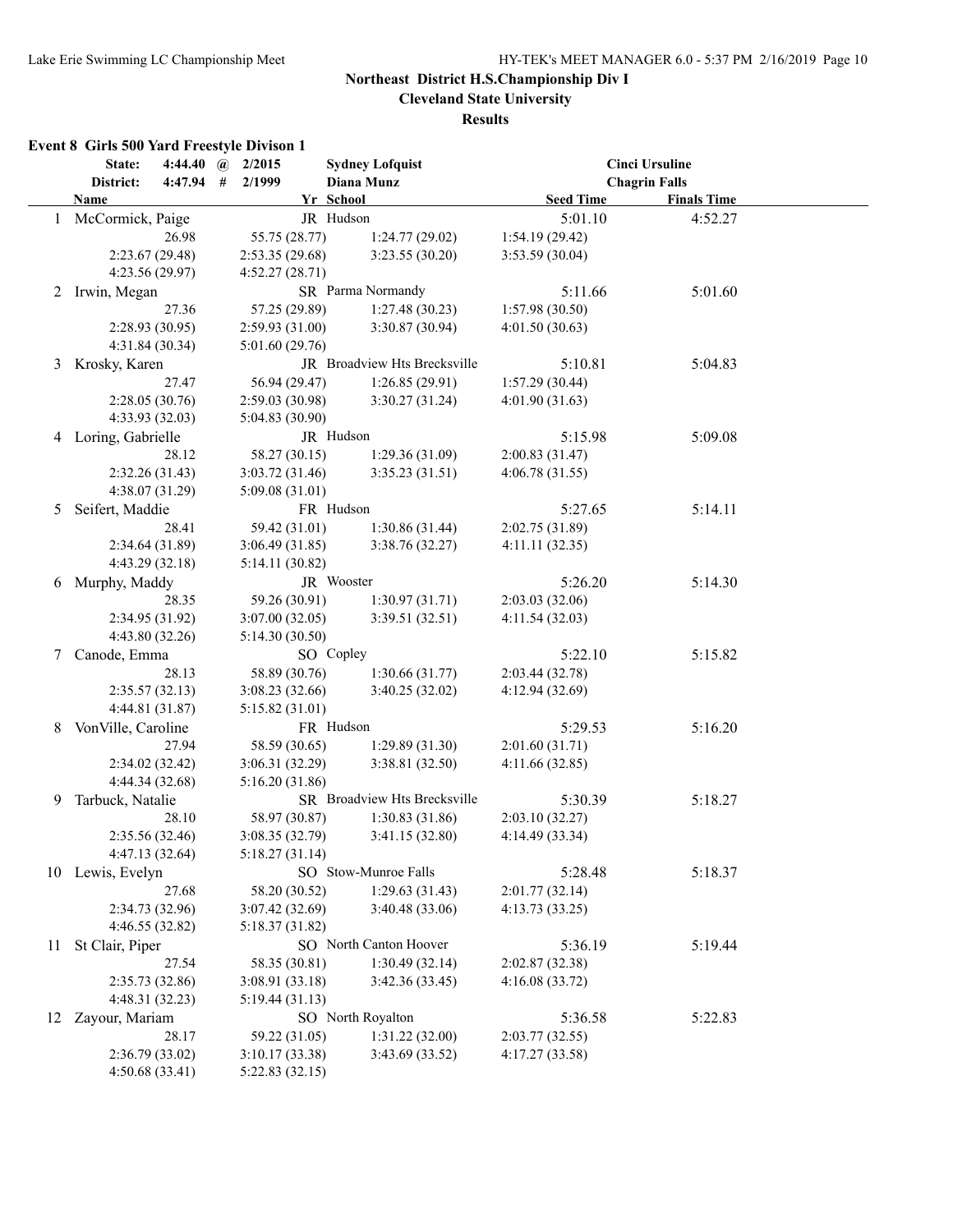**Cleveland State University**

**Results**

# **(Event 8 Girls 500 Yard Freestyle Divison 1)**

|    | <b>Name</b>              | Yr School       |                        | <b>Seed Time</b> | <b>Finals Time</b> |  |
|----|--------------------------|-----------------|------------------------|------------------|--------------------|--|
|    | 13 Moore, Emma           |                 | FR Akron Firestone     | 5:22.92          | 5:23.22            |  |
|    | 27.98                    | 59.45 (31.47)   | 1:32.01(32.56)         | 2:04.74(32.73)   |                    |  |
|    | 2:37.73 (32.99)          | 3:11.22(33.49)  | 3:45.07(33.85)         | 4:18.34(33.27)   |                    |  |
|    | 4:51.86 (33.52)          | 5:23.22(31.36)  |                        |                  |                    |  |
|    | 14 Timken, Payton        |                 | SO North Canton Hoover | 5:33.93          | 5:27.02            |  |
|    | 28.37                    | 1:00.14(31.77)  | 1:32.70(32.56)         | 2:06.19 (33.49)  |                    |  |
|    | 2:39.58 (33.39)          | 3:13.31(33.73)  | 3:46.84 (33.53)        | 4:20.29 (33.45)  |                    |  |
|    | 4:54.17 (33.88)          | 5:27.02 (32.85) |                        |                  |                    |  |
|    | 15 Boske, Brooke         |                 | JR North Canton Hoover | 5:31.54          | 5:28.63            |  |
|    | 28.14                    | 59.52 (31.38)   | 1:32.03(32.51)         | 2:04.80 (32.77)  |                    |  |
|    | 2:38.23(33.43)           | 3:12.47(34.24)  | 3:46.98(34.51)         | 4:21.33 (34.35)  |                    |  |
|    | 4:55.74(34.41)           | 5:28.63 (32.89) |                        |                  |                    |  |
|    | 16 Mastandrea, Summer    | JR Mentor       |                        | 5:26.98          | 5:30.06            |  |
|    | 28.66                    | 1:00.40(31.74)  | 1:32.81(32.41)         | 2:06.62(33.81)   |                    |  |
|    | 2:40.90(34.28)           | 3:14.98(34.08)  | 3:49.50 (34.52)        | 4:24.06 (34.56)  |                    |  |
|    | 4:57.99(33.93)           | 5:30.06(32.07)  |                        |                  |                    |  |
|    | 17 Nutter, Rylie         |                 | SR Akron Firestone     | 5:31.06          | 5:32.17            |  |
|    | 28.44                    | 59.77 (31.33)   | 1:33.14(33.37)         | 2:06.90(33.76)   |                    |  |
|    | 2:41.12 (34.22)          | 3:15.43(34.31)  | 3:50.48(35.05)         | 4:24.87 (34.39)  |                    |  |
|    | 4:59.20 (34.33)          | 5:32.17 (32.97) |                        |                  |                    |  |
|    | 18 Mowatt-Larssen, Mia   |                 | SR Warren G. Harding   | 5:39.31          | 5:32.19            |  |
|    | 29.84                    | 1:02.40(32.56)  | 1:36.03(33.63)         | 2:09.73(33.70)   |                    |  |
|    | 2:43.43(33.70)           | 3:16.90(33.47)  | 3:50.71(33.81)         | 4:24.92 (34.21)  |                    |  |
|    | 4:59.22(34.30)           | 5:32.19 (32.97) |                        |                  |                    |  |
|    | 19 Sliwinski, Kaitlyn    |                 | SO Massillon Jackson   | 5:31.11          | 5:32.35            |  |
|    | 29.14                    | 1:01.19(32.05)  | 1:34.69(33.50)         | 2:08.63 (33.94)  |                    |  |
|    | 2:42.52 (33.89)          | 3:16.74(34.22)  | 3:50.93(34.19)         | 4:25.18(34.25)   |                    |  |
|    | 4:59.51(34.33)           | 5:32.35 (32.84) |                        |                  |                    |  |
|    | 20 Agosti, Allison       |                 | JR Akron Firestone     | 5:36.57          | 5:34.18            |  |
|    | 30.34                    | 1:03.16 (32.82) | 1:36.83(33.67)         | 2:10.86(34.03)   |                    |  |
|    | 2:44.50 (33.64)          | 3:18.99(34.49)  | 3:53.09(34.10)         | 4:27.99 (34.90)  |                    |  |
|    | 5:02.64(34.65)           | 5:34.18 (31.54) |                        |                  |                    |  |
|    | 21 Kuhel, Olivia         |                 | FR Shaker Heights      | 5:44.98          | 5:34.62            |  |
|    | 29.39                    | 1:02.17(32.78)  | 1:36.01(33.84)         | 2:10.36(34.35)   |                    |  |
|    | 2:44.76(34.40)           | 3:19.79(35.03)  | 3:54.16(34.37)         | 4:28.66 (34.50)  |                    |  |
|    | 5:02.30(33.64)           | 5:34.62 (32.32) |                        |                  |                    |  |
|    | 22 Carlson, Annika       | JR Mentor       |                        | 5:29.23          | 5:34.66            |  |
|    | 29.09                    | 1:01.76(32.67)  | 1:35.30(33.54)         | 2:09.54(34.24)   |                    |  |
|    | 2:43.34 (33.80)          | 3:17.51(34.17)  | 3:52.43 (34.92)        | 4:27.22 (34.79)  |                    |  |
|    | 5:01.83(34.61)           | 5:34.66 (32.83) |                        |                  |                    |  |
| 23 | Nutter, Alexis           |                 | SO Massillon Perry     | 5:39.33          | 5:35.39            |  |
|    | 28.79                    | 1:00.65(31.86)  | 1:33.62(32.97)         | 2:07.14(33.52)   |                    |  |
|    | 2:41.66 (34.52)          | 3:16.17(34.51)  | 3:51.50(35.33)         | 4:26.80 (35.30)  |                    |  |
|    | 5:02.07 (35.27)          | 5:35.39 (33.32) |                        |                  |                    |  |
|    | 24 Landenberger, Mallory | SO Green Green  |                        | 5:37.55          | 5:35.78            |  |
|    | 29.26                    | 1:02.22(32.96)  | 1:36.64(34.42)         | 2:11.38 (34.74)  |                    |  |
|    | 2:46.22(34.84)           | 3:20.66 (34.44) | 3:55.58(34.92)         | 4:29.79 (34.21)  |                    |  |
|    | 5:03.71 (33.92)          | 5:35.78 (32.07) |                        |                  |                    |  |
| 25 | Smith, Kaitlyn           |                 | SR Shaker Heights      | 5:40.51          | 5:36.45            |  |
|    | 29.68                    | 1:02.58(32.90)  | 1:36.03(33.45)         | 2:10.00(33.97)   |                    |  |
|    | 2:44.30 (34.30)          | 3:19.02(34.72)  | 3:53.67(34.65)         | 4:28.75 (35.08)  |                    |  |
|    | 5:03.42(34.67)           | 5:36.45 (33.03) |                        |                  |                    |  |
|    |                          |                 |                        |                  |                    |  |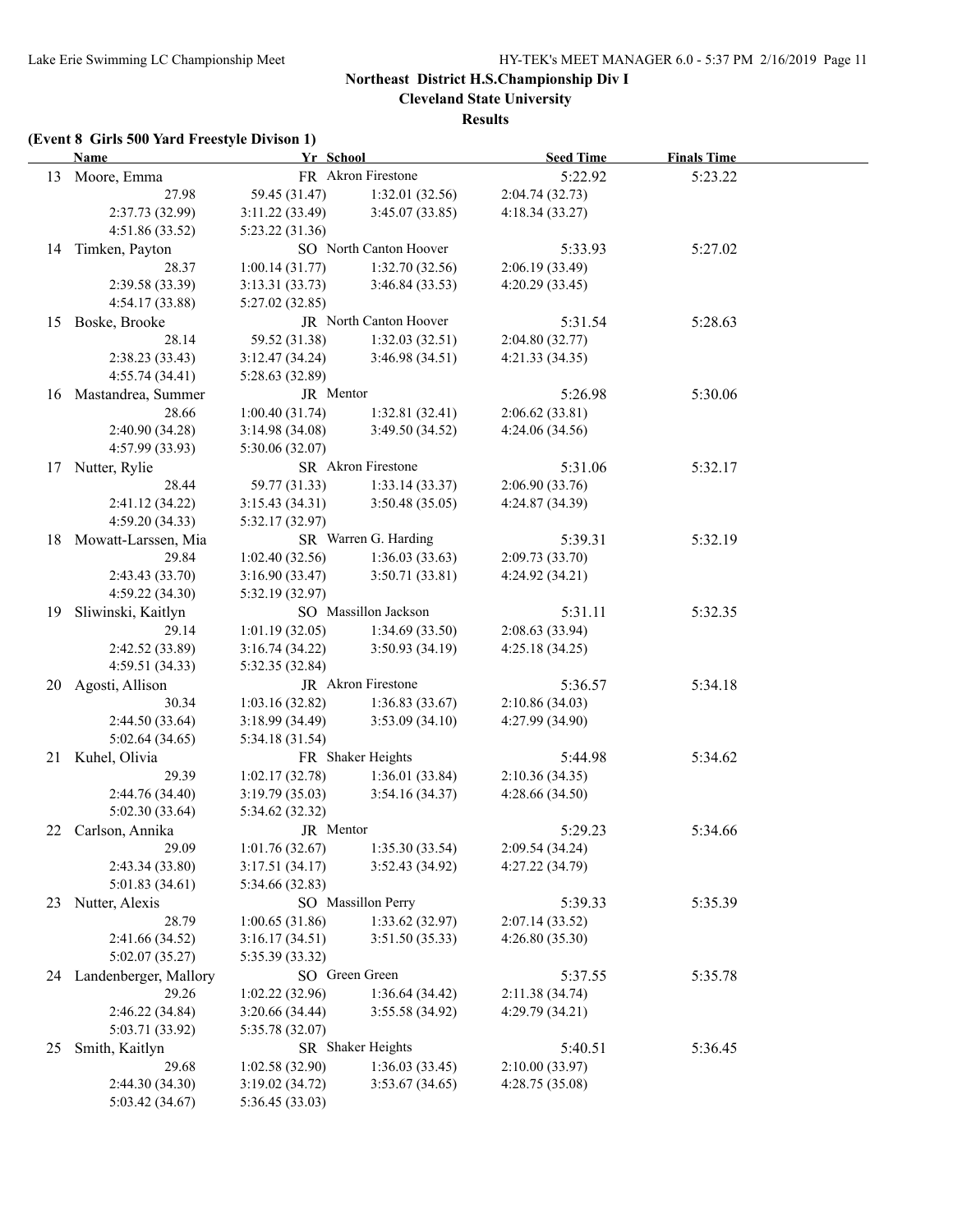**Cleveland State University**

**Results**

# **(Event 8 Girls 500 Yard Freestyle Divison 1)**

|    | <b>Name</b>            | Yr School       |                                | <b>Seed Time</b> | <b>Finals Time</b> |  |
|----|------------------------|-----------------|--------------------------------|------------------|--------------------|--|
|    | 26 Hantus, Charlotte   | SO Mayfield     |                                | 5:45.57          | 5:37.60            |  |
|    | 29.10                  | 1:02.06(32.96)  | 1:36.18(34.12)                 | 2:11.22(35.04)   |                    |  |
|    | 2:46.07 (34.85)        | 3:22.47(36.40)  | 3:57.42(34.95)                 | 4:32.53(35.11)   |                    |  |
|    | 5:06.03 (33.50)        | 5:37.60(31.57)  |                                |                  |                    |  |
| 27 | Sibilia, Michelle      | SR Wooster      |                                | 5:41.05          | 5:38.95            |  |
|    | 30.09                  | 1:03.08(32.99)  | 1:37.19(34.11)                 | 2:11.11 (33.92)  |                    |  |
|    | 2:45.62(34.51)         | 3:20.28(34.66)  | 3:55.42(35.14)                 | 4:30.52(35.10)   |                    |  |
|    | 5:05.48 (34.96)        | 5:38.95 (33.47) |                                |                  |                    |  |
|    | 28 Regas, Maria        | SR Mayfield     |                                | 5:42.18          | 5:42.23            |  |
|    | 30.12                  | 1:03.45(33.33)  | 1:37.51(34.06)                 | 2:11.95 (34.44)  |                    |  |
|    | 2:46.97 (35.02)        | 3:22.22(35.25)  | 3:57.49(35.27)                 | 4:32.53(35.04)   |                    |  |
|    | 5:07.72(35.19)         | 5:42.23(34.51)  |                                |                  |                    |  |
|    | 29 Russell, Molly      | JR Aurora       |                                | 5:41.45          | 5:43.07            |  |
|    | 28.63                  | 1:01.82(33.19)  | 1:36.30(34.48)                 | 2:11.18 (34.88)  |                    |  |
|    | 2:46.17(34.99)         | 3:21.47(35.30)  | 3:56.78(35.31)                 | 4:32.78 (36.00)  |                    |  |
|    | 5:08.34(35.56)         | 5:43.07(34.73)  |                                |                  |                    |  |
|    | 30 Stavnicky, Kate     |                 | SR Chagrin Falls Kenston       | 5:40.96          | 5:43.39            |  |
|    | 29.59                  | 1:02.08(32.49)  | 1:35.93(33.85)                 | 2:10.66(34.73)   |                    |  |
|    | 2:45.91(35.25)         | 3:21.23(35.32)  | 3:56.96(35.73)                 | 4:33.00(36.04)   |                    |  |
|    | 5:09.14(36.14)         | 5:43.39 (34.25) |                                |                  |                    |  |
|    | 31 Merrick, Emma       |                 | FR Parma Normandy              | 5:45.82          | 5:43.79            |  |
|    | 29.88                  | 1:03.77(33.89)  | 1:38.84(35.07)                 | 2:14.01(35.17)   |                    |  |
|    | 2:49.26(35.25)         | 3:24.62(35.36)  | 4:00.07(35.45)                 | 4:35.58(35.51)   |                    |  |
|    | 5:10.61(35.03)         | 5:43.79 (33.18) |                                |                  |                    |  |
|    | 32 Grzincic, Sydney    |                 | SO Willoughby South            | 5:47.21          | 5:44.58            |  |
|    | 30.46                  | 1:03.87(33.41)  | 1:37.97(34.10)                 | 2:12.71(34.74)   |                    |  |
|    | 2:48.09 (35.38)        | 3:23.76(35.67)  | 3:59.71(35.95)                 | 4:35.43 (35.72)  |                    |  |
|    | 5:11.03(35.60)         | 5:44.58 (33.55) |                                |                  |                    |  |
|    | 33 Regovich, Elizabeth |                 | JR Eastlake North              | 5:45.68          | 5:44.62            |  |
|    | 29.51                  | 1:02.66(33.15)  | 1:36.46(33.80)                 | 2:11.18(34.72)   |                    |  |
|    | 2:46.38 (35.20)        | 3:22.54(36.16)  | 3:58.22(35.68)                 | 4:33.96 (35.74)  |                    |  |
|    | 5:09.85 (35.89)        | 5:44.62 (34.77) |                                |                  |                    |  |
|    | 34 O'Brien, Molly      |                 | SO Stow-Munroe Falls           | 5:45.27          | 5:45.01            |  |
|    | 30.07                  | 1:03.63(33.56)  | 1:38.52(34.89)                 | 2:13.45(34.93)   |                    |  |
|    | 2:49.39 (35.94)        | 3:24.87(35.48)  | 4:00.76(35.89)                 | 4:36.02(35.26)   |                    |  |
|    | 5:11.31 (35.29)        | 5:45.01 (33.70) |                                |                  |                    |  |
|    | 35 Schuler, Sydney     | SR Canfield     |                                | 5:45.21          | 5:46.00            |  |
|    | 31.50                  | 1:05.68(34.18)  | 1:41.15(35.47)                 | 2:16.26(35.11)   |                    |  |
|    | 2:52.10 (35.84)        | 3:27.70(35.60)  | 4:02.74 (35.04)                | 4:38.13 (35.39)  |                    |  |
|    | 5:12.72 (34.59)        | 5:46.00 (33.28) |                                |                  |                    |  |
| 36 | Nist, Victoria         |                 | SO Massillon Jackson           | 5:44.47          | 5:46.31            |  |
|    | 31.21                  | 1:05.41(34.20)  | 1:40.34(34.93)                 | 2:15.47(35.13)   |                    |  |
|    | 2:51.22(35.75)         | 3:27.21 (35.99) | 4:02.87(35.66)                 | 4:38.37 (35.50)  |                    |  |
|    | 5:12.92 (34.55)        | 5:46.31 (33.39) |                                |                  |                    |  |
| 37 | Golsch, Emma           |                 | SO Broadview Hts Brecksville   | 5:40.45          | 5:46.81            |  |
|    | 29.63                  | 1:02.72(33.09)  | 1:36.58(33.86)                 | 2:11.29 (34.71)  |                    |  |
|    | 2:46.59 (35.30)        | 3:22.48 (35.89) | 3:59.09(36.61)                 | 4:34.95 (35.86)  |                    |  |
|    | 5:11.11(36.16)         | 5:46.81 (35.70) |                                |                  |                    |  |
| 38 | Moore, Samantha        |                 | SR Cuyahoga Falls Walsh Jesuit | 5:40.14          | 5:49.06            |  |
|    | 30.02                  | 1:03.48(33.46)  | 1:38.12(34.64)                 | 2:13.14(35.02)   |                    |  |
|    | 2:48.84(35.70)         | 3:24.85(36.01)  | 4:00.95(36.10)                 | 4:37.03 (36.08)  |                    |  |
|    | 5:13.48 (36.45)        | 5:49.06 (35.58) |                                |                  |                    |  |
|    |                        |                 |                                |                  |                    |  |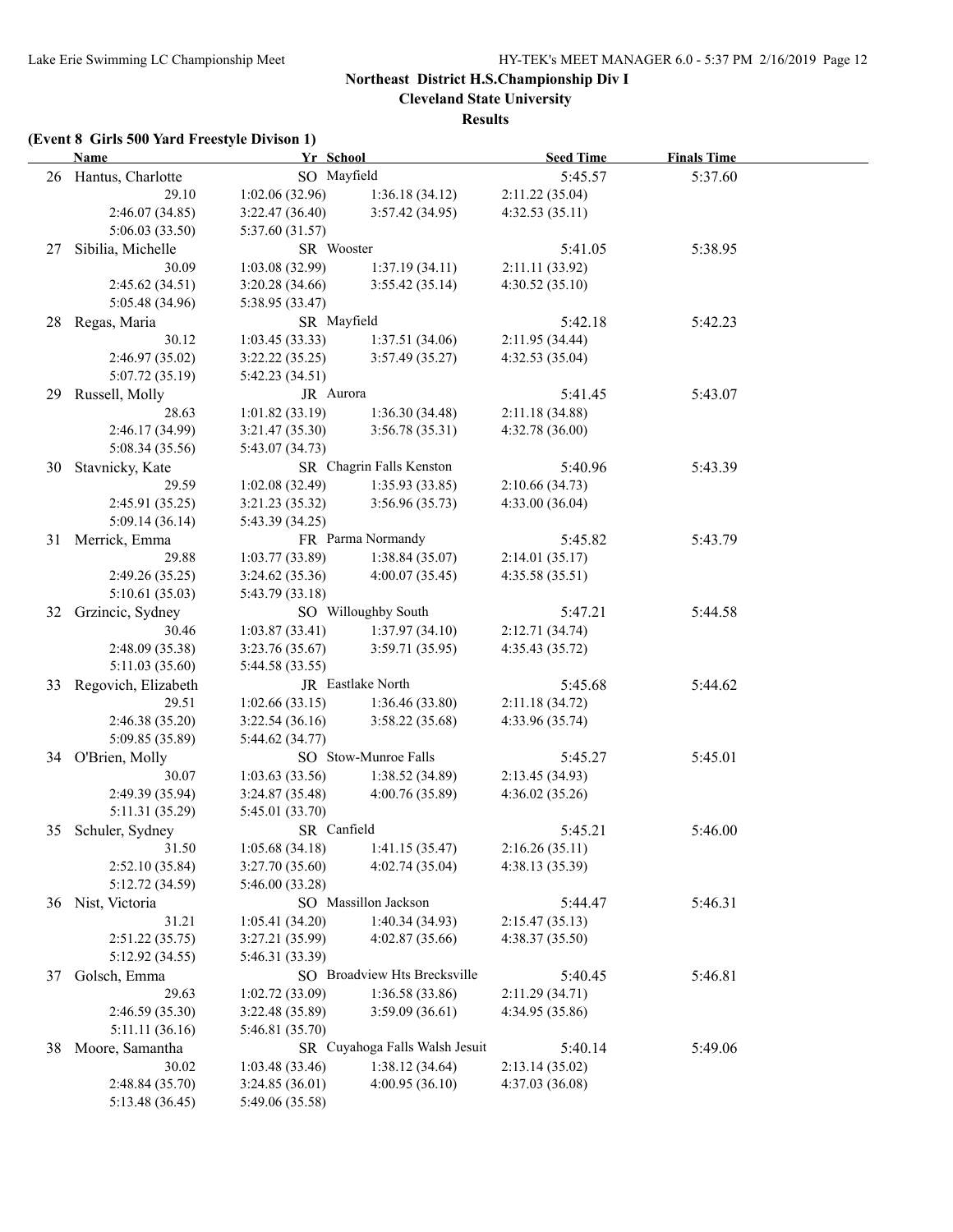**Cleveland State University**

#### **Results**

|      | (Event 8 Girls 500 Yard Freestyle Divison 1)<br>Name | Yr School                                |                                            | <b>Seed Time</b>                                | <b>Finals Time</b>       |
|------|------------------------------------------------------|------------------------------------------|--------------------------------------------|-------------------------------------------------|--------------------------|
| 39   | Salek, Sarah                                         |                                          | JR Cuyahoga Falls Walsh Jesuit             | 5:44.64                                         | 5:49.89                  |
|      | 30.83                                                | 1:04.78(33.95)                           | 1:39.02(34.24)                             | 2:13.86 (34.84)                                 |                          |
|      | 2:49.25 (35.39)                                      | 3:25.06(35.81)                           | 4:00.90(35.84)                             | 4:37.33(36.43)                                  |                          |
|      | 5:13.78(36.45)                                       | 5:49.89(36.11)                           |                                            |                                                 |                          |
| $--$ | Tierney, Campbell                                    | SO Chardon                               |                                            | 5:25.55                                         | <b>DFS</b>               |
|      | Event 9 Girls 200 Yard Freestyle Relay Divison 1     |                                          |                                            |                                                 |                          |
|      | 1:32.35 $\omega$ 2/2018<br>State:                    |                                          | <b>North Canton Hoover</b>                 | <b>Hoover</b>                                   |                          |
|      |                                                      |                                          |                                            | A. Palutsis, K. Lochridge, C. Ehlers, P. Timken |                          |
|      | District:<br>$1:33.31$ #                             | 2/15/2019                                | <b>North Canton Hoover</b>                 | Hoover                                          |                          |
|      |                                                      |                                          | C Ehlers, R St Clair, R Blandine, P Timken |                                                 |                          |
|      | <b>Team</b>                                          | Relay                                    |                                            | <b>Seed Time</b>                                | <b>Finals Time</b>       |
|      | North Canton Hoover                                  |                                          |                                            | 1:37.33                                         | 1:33.31#                 |
|      | 1) Ehlers, Caroline SR                               | 2) St Clair, Reagan SO                   |                                            | 3) Blandine, Raeli FR                           | 4) Timken, Parker SR     |
|      | 23.28                                                | 46.78 (23.50)                            | 1:10.75(23.97)                             | 1:33.31(22.56)                                  |                          |
| 2    | Hudson                                               |                                          |                                            | 1:39.22                                         | 1:36.10                  |
|      | 1) Cappabianca, Giovanna JR<br>24.39                 | 2) Loring, Gabrielle JR<br>48.60 (24.21) |                                            | 3) Szabo, Eliana FR<br>1:36.10(23.07)           | 4) DeWitt, Mackenzie SO  |
| 3    | <b>Broadview Hts Brecksville</b>                     |                                          | 1:13.03(24.43)                             | 1:39.42                                         | 1:36.72                  |
|      | 1) Krusinski, Annie FR                               | 2) Bach, Hannah SR                       |                                            | 3) Tarbuck, Natalie SR                          | 4) Kenney, Claire JR     |
|      | 24.31                                                | 48.41 (24.10)                            | 1:13.25(24.84)                             | 1:36.72(23.47)                                  |                          |
|      | 4 Mayfield                                           |                                          |                                            | 1:40.01                                         | 1:38.03                  |
|      | 1) Argie, Karen SR                                   | 2) Steffey, Emily JR                     |                                            | 3) Leffler, Gianna SO                           | 4) Ferrante, Gianna SR   |
|      | 24.76                                                | 49.34 (24.58)                            | 1:14.23(24.89)                             | 1:38.03(23.80)                                  |                          |
| 5    | Canton GlenOak                                       |                                          |                                            | 1:41.12                                         | 1:38.23                  |
|      | 1) White, Hannah JR                                  | 2) Maag, Carol SR                        |                                            | 3) Ferrell, Delaney SR                          | 4) Knoch, Kinsey SR      |
|      | 25.02                                                | 50.03(25.01)                             | 1:15.08(25.05)                             | 1:38.23(23.15)                                  |                          |
| 6    | Chardon                                              |                                          |                                            | 1:38.94                                         | 1:38.38                  |
|      | 1) Bennett, Sarah JR                                 | 2) Duchon, Gracie FR                     |                                            | 3) Debevec, Morgan SO                           | 4) Jerry, Katherine SR   |
|      | 24.58                                                | 48.95 (24.37)                            | 1:14.49(25.54)                             | 1:38.38(23.89)                                  |                          |
| 7    | Youngstown Boardman                                  |                                          |                                            | 1:41.32                                         | 1:39.12                  |
|      | 1) Flatley, Mikel SR                                 | 2) Kuras, Alison SR                      |                                            | 3) Dinapoli, Alyssa JR                          | 4) Markovitch, Jennah SR |
|      | 24.92                                                | 49.85 (24.93)                            | 1:14.86(25.01)                             | 1:39.12(24.26)                                  |                          |
| 8    | Copley                                               |                                          |                                            | 1:42.52                                         | 1:39.84                  |
|      | 1) Fox, Rachel SR                                    |                                          | 2) Kimberly, Caroline SR                   | 3) Caye, Michelle JR                            | 4) Comstock, Callie SR   |
|      | 24.47                                                | 49.93 (25.46)                            | 1:15.36(25.43)                             | 1:39.84(24.48)                                  |                          |
|      | 9 North Royalton                                     |                                          |                                            | 1:43.68                                         | 1:40.42                  |
|      | 1) Turchanik, Sarah SR                               |                                          | 2) Romstadt, Madelyn JR                    | 3) Weber, Rachel JR                             | 4) Mog, Caroline SR      |
|      |                                                      | 49.52()                                  | 1:14.55(25.03)                             | 1:40.42(25.87)                                  |                          |
| 10   | Shaker Heights                                       |                                          |                                            | 1:42.51                                         | 1:40.44                  |
|      | 1) Perry, Maggie JR                                  | 2) Gomez-Perez, Lia SR                   |                                            | 3) Kuhel, Olivia FR                             | 4) Miklos, Natalia JR    |
|      | 24.70                                                | 50.36 (25.66)                            | 1:15.62(25.26)                             | 1:40.44(24.82)                                  |                          |
| 11   | Wooster                                              |                                          |                                            | 1:42.32                                         | 1:40.92                  |
|      | 1) Kim, Min-Kyung SR                                 | 2) Miller, Holly SR                      |                                            | 3) Loguidice, Emma JR                           | 4) Chelf, Gracie FR      |
|      | 26.10                                                | 51.90 (25.80)                            | 1:17.31(25.41)                             | 1:40.92(23.61)                                  |                          |
| 12   | Akron Firestone                                      |                                          |                                            | 1:43.88                                         | 1:42.57                  |
|      | 1) Nutter, Rylie SR                                  | 2) Stump, Jordan JR                      |                                            | 3) Moore, Emma FR                               | 4) Nagle, Mia FR         |
|      |                                                      | 51.19()                                  | 1:17.30(26.11)                             | 1:42.57(25.27)                                  |                          |
| 13   | Solon<br>1) Zhang, Amy SO                            |                                          |                                            | 1:44.83                                         | 1:43.09                  |
|      |                                                      | 2) DiMatteo, Alexis SO                   |                                            | 3) Szach, Rilie SO                              | 4) Shene, Taylor SR      |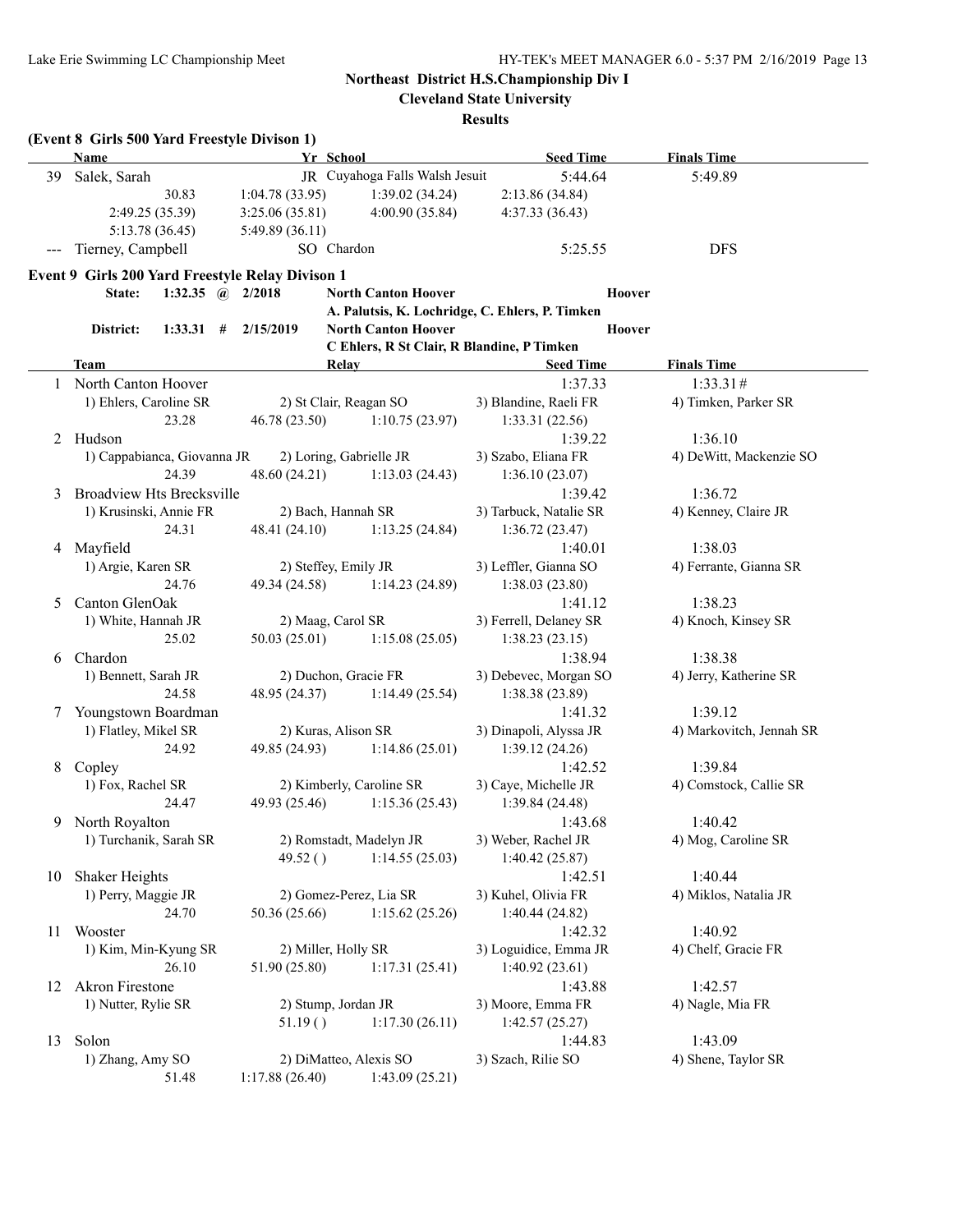**Cleveland State University**

#### **Results**

# **(Event 9 Girls 200 Yard Freestyle Relay Divison 1)**

|    | <b>Team</b>              | Relay                            | <b>Seed Time</b>        | <b>Finals Time</b>        |
|----|--------------------------|----------------------------------|-------------------------|---------------------------|
| 14 | Uniontown Lake           |                                  | 1:44.62                 | 1:43.36                   |
|    | 1) Gillespie, Carley SR  | 2) Bridges, Katherine FR         | 3) Pesa, Gabriella SR   | 4) Byler, Emily FR        |
|    | 9:30.99                  | 1:43.36()                        |                         |                           |
| 15 | Mentor                   |                                  | 1:44.68                 | 1:43.82                   |
|    | 1) Clinton, Grace JR     | 2) Mastandrea, Summer JR         | 3) Carlson, Annika JR   | 4) Farmer, Erin SO        |
|    | 9:31.50                  | 1:43.82()                        |                         |                           |
| 16 | Chagrin Falls Kenston    |                                  | 1:44.85                 | 1:43.85                   |
|    | 1) Evans, Emily SO       | 2) Raudins, Sofija SR            | 3) Shafer, Haleigh SR   | 4) Shafer, Leilah SO      |
|    | 39.64                    | 1:19.01(18.08)<br>1:00.93(21.29) | 1:43.85(24.84)          |                           |
| 17 | Warren G. Harding        |                                  | 1:44.49                 | 1:44.22                   |
|    | 1) Walls, Lydia SR       | 2) Lukco, Sydney SO              | 3) McBane, Katie SR     | 4) Mowatt-Larssen, Mia SR |
|    | 9:31.32                  | 1:44.22()                        |                         |                           |
| 18 | Aurora                   |                                  | 1:45.12                 | 1:44.23                   |
|    | 1) Brezovec, Julia SR    | 2) Barto, Elizabeth JR           | 3) Schmitt, Madeline SR | 4) Russell, Maeve FR      |
|    |                          | 1:18.79(26.34)<br>52.45()        | 1:44.23(25.44)          |                           |
| 19 | Massillon Jackson        |                                  | 1:45.55                 | 1:45.54                   |
|    | 1) Sliwinski, Kaitlyn SO | 2) Hooper, June JR               | 3) Zablo, Izzy JR       | 4) Snyder, Allie JR       |
|    | 9:30.86                  | 1:45.54()                        |                         |                           |
| 20 | Twinsburg                |                                  | 1:45.93                 | 1:46.67                   |
|    | 1) Porach, Allison SR    | 2) Bober, Brittany SR            | 3) McCoy, Katie SR      | 4) DeFabio, Angela SR     |
|    |                          | 1:20.36(26.36)<br>54.00()        | 1:46.67(26.31)          |                           |

# **Event 10 Girls 100 Yard Backstroke Divison 1**

|    | 52.92<br>State:      | 2/2015<br>$\left(\widehat{\boldsymbol{a}}\right)$ | <b>Hannah Whiteley</b> |                  | Springboro            |  |
|----|----------------------|---------------------------------------------------|------------------------|------------------|-----------------------|--|
|    | 55.33 #<br>District: | 2/15/2019                                         | <b>Sarah Turchanik</b> |                  | <b>North Royalton</b> |  |
|    | Name                 |                                                   | Yr School              | <b>Seed Time</b> | <b>Finals Time</b>    |  |
|    | Turchanik, Sarah     |                                                   | SR North Royalton      | 58.56            | 55.33#                |  |
|    | 26.56                | 55.33 (28.77)                                     |                        |                  |                       |  |
| 2  | Lochridge, Kate      |                                                   | SR North Canton Hoover | 59.36            | 56.23                 |  |
|    | 27.18                | 56.23 (29.05)                                     |                        |                  |                       |  |
| 3  | Murphy, Janine       |                                                   | FR Massillon Jackson   | 57.69            | 57.29                 |  |
|    | 27.97                | 57.29 (29.32)                                     |                        |                  |                       |  |
| 4  | Cronin, Caitlin      |                                                   | SR North Canton Hoover | 59.52            | 57.36                 |  |
|    | 27.34                | 57.36 (30.02)                                     |                        |                  |                       |  |
| 5  | Rogers, Molly        |                                                   | FR Akron Firestone     | 1:00.32          | 57.86                 |  |
|    | 28.11                | 57.86 (29.75)                                     |                        |                  |                       |  |
| 6  | South, Paige         |                                                   | SO North Canton Hoover | 1:00.06          | 58.35                 |  |
|    | 27.88                | 58.35 (30.47)                                     |                        |                  |                       |  |
|    | Reber, Lucy          |                                                   | FR Hudson              | 59.51            | 58.46                 |  |
|    | 28.40                | 58.46 (30.06)                                     |                        |                  |                       |  |
| 8  | Leffler, Gianna      |                                                   | SO Mayfield            | 58.45            | 58.64                 |  |
|    | 28.24                | 58.64 (30.40)                                     |                        |                  |                       |  |
| 9  | Bennett, Sarah       |                                                   | JR Chardon             | 58.67            | J58.64                |  |
|    | 27.96                | 58.64 (30.68)                                     |                        |                  |                       |  |
|    | 10 Hensley, Kate     |                                                   | FR Hudson              | 1:01.68          | 59.62                 |  |
|    | 28.77                | 59.62 (30.85)                                     |                        |                  |                       |  |
| 11 | Mullens, Lily        |                                                   | SO North Canton Hoover | 1:00.43          | 59.88                 |  |
|    | 28.95                | 59.88 (30.93)                                     |                        |                  |                       |  |
| 12 | Weber, Rachel        |                                                   | JR North Royalton      | 1:02.83          | 59.91                 |  |
|    | 29.23                | 59.91 (30.68)                                     |                        |                  |                       |  |
| 13 | Pisano, Olivia       |                                                   | FR Aurora              | 59.16            | 1:00.12               |  |
|    | 28.75                | 1:00.12(31.37)                                    |                        |                  |                       |  |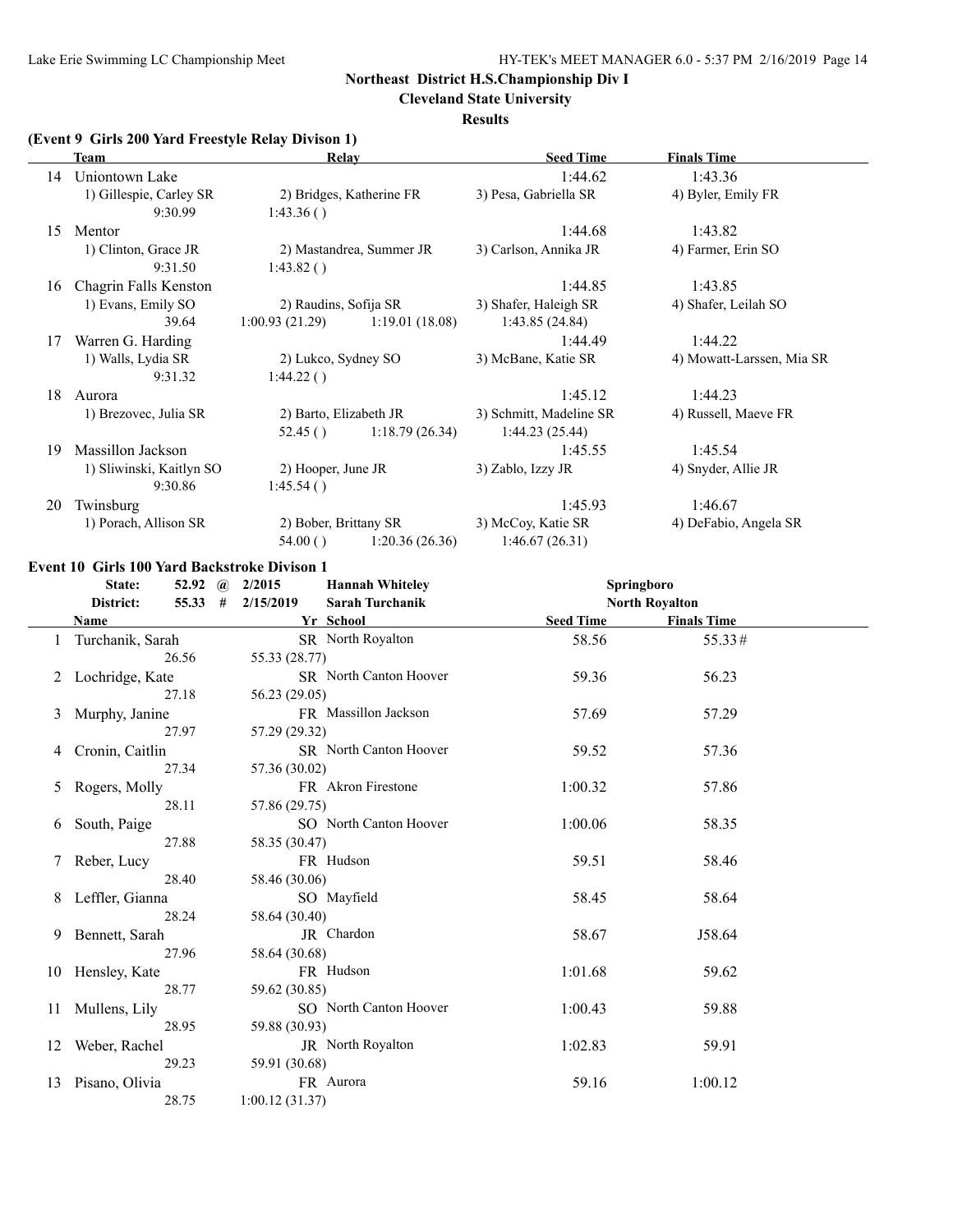**Cleveland State University**

**Results**

# **(Event 10 Girls 100 Yard Backstroke Divison 1)**

|    | <b>Name</b>           | Yr School                | <b>Seed Time</b> | <b>Finals Time</b> |  |
|----|-----------------------|--------------------------|------------------|--------------------|--|
|    | 14 Kimberly, Caroline | SR Copley                | 1:01.51          | 1:00.35            |  |
|    | 29.46                 | 1:00.35(30.89)           |                  |                    |  |
|    | 15 Montisano, Maria   | FR Copley                | 1:03.94          | 1:00.75            |  |
|    | 29.15                 | 1:00.75(31.60)           |                  |                    |  |
|    |                       | SO Mentor                |                  |                    |  |
|    | 16 Dondorfer, Mallory |                          | 1:00.81          | 1:00.77            |  |
|    | 29.42                 | 1:00.77(31.35)           |                  |                    |  |
| 17 | Direnzo, Gia          | SR Austintown Fitch      | 59.90            | 1:00.79            |  |
|    | 28.86                 | 1:00.79(31.93)           |                  |                    |  |
| 18 | Weldon, Hannah        | FR Hudson                | 1:04.25          | 1:01.32            |  |
|    | 29.81                 | 1:01.32(31.51)           |                  |                    |  |
| 19 | Alexander, Jamie      | SR Hudson                | 1:01.90          | 1:01.45            |  |
|    | 29.40                 | 1:01.45(32.05)           |                  |                    |  |
| 20 | Miklos, Natalia       | JR Shaker Heights        | 1:03.59          | 1:02.54            |  |
|    | 30.43                 | 1:02.54(32.11)           |                  |                    |  |
| 21 | Parks, Jena           | SO Madison               | 1:01.34          | 1:02.57            |  |
|    | 30.15                 | 1:02.57(32.42)           |                  |                    |  |
|    | 22 Zhang, Amy         | SO Solon                 | 1:03.64          | 1:02.76            |  |
|    | 30.34                 |                          |                  |                    |  |
|    |                       | 1:02.76(32.42)           |                  |                    |  |
| 23 | Lisy, Ariel           | SO Parma Normandy        | 1:03.65          | 1:02.82            |  |
|    | 30.01                 | 1:02.82(32.81)           |                  |                    |  |
|    | 24 Hootman, Julia     | SO Wooster               | 1:04.33          | 1:02.89            |  |
|    | 29.82                 | 1:02.89(33.07)           |                  |                    |  |
|    | 25 Kim, Min-Kyung     | SR Wooster               | 1:03.80          | 1:03.25            |  |
|    | 30.06                 | 1:03.25(33.19)           |                  |                    |  |
|    | 26 Holfeltz, Elise    | JR Mayfield              | 1:04.62          | 1:03.57            |  |
|    | 30.51                 | 1:03.57(33.06)           |                  |                    |  |
| 27 | McBane, Katie         | SR Warren G. Harding     | 1:03.79          | 1:03.72            |  |
|    | 30.77                 | 1:03.72(32.95)           |                  |                    |  |
| 28 | Dinapoli, Alyssa      | JR Youngstown Boardman   | 1:04.30          | 1:03.83            |  |
|    | 31.06                 | 1:03.83(32.77)           |                  |                    |  |
| 29 | Zelenka, Madison      | JR Twinsburg             | 1:03.12          | 1:03.91            |  |
|    |                       |                          |                  |                    |  |
|    | 30.72                 | 1:03.91(33.19)           |                  |                    |  |
|    | 30 Romstadt, Madelyn  | JR North Royalton        | 1:04.68          | 1:04.38            |  |
|    | 31.28                 | 1:04.38(33.10)           |                  |                    |  |
| 31 | Schneider, Reese      | JR Chardon               | 1:06.47          | 1:04.57            |  |
|    | 31.18                 | 1:04.57(33.39)           |                  |                    |  |
|    | 32 Rozic, Noel        | JR Chardon               | 1:04.18          | 1:04.58            |  |
|    | 30.72                 | 1:04.58(33.86)           |                  |                    |  |
|    | 33 Dawson, Elle       | JR Canfield              | 1:04.67          | 1:04.63            |  |
|    | 30.59                 | 1:04.63(34.04)           |                  |                    |  |
| 34 | Grosenbaugh, Taylor   | JR Copley                | 1:05.13          | 1:04.76            |  |
|    | 31.50                 | 1:04.76(33.26)           |                  |                    |  |
| 35 | Howell, Haley         | FR Mentor                | 1:05.54          | 1:04.97            |  |
|    | 31.03                 | 1:04.97 (33.94)          |                  |                    |  |
|    |                       | SR Chagrin Falls Kenston |                  |                    |  |
| 36 | Shafer, Haleigh       |                          | 1:06.12          | 1:05.02            |  |
|    | 31.39                 | 1:05.02(33.63)           |                  |                    |  |
| 37 | Glime, Mandy          | JR Chagrin Falls Kenston | 1:05.12          | 1:05.49            |  |
|    | 31.84                 | 1:05.49(33.65)           |                  |                    |  |
| 38 | Evans, Anne           | SR Chardon               | 1:04.71          | 1:05.77            |  |
|    | 30.36                 | 1:05.77(35.41)           |                  |                    |  |
| 39 | Russell, Maeve        | FR Aurora                | 1:05.60          | 1:06.90            |  |
|    | 32.45                 | 1:06.90(34.45)           |                  |                    |  |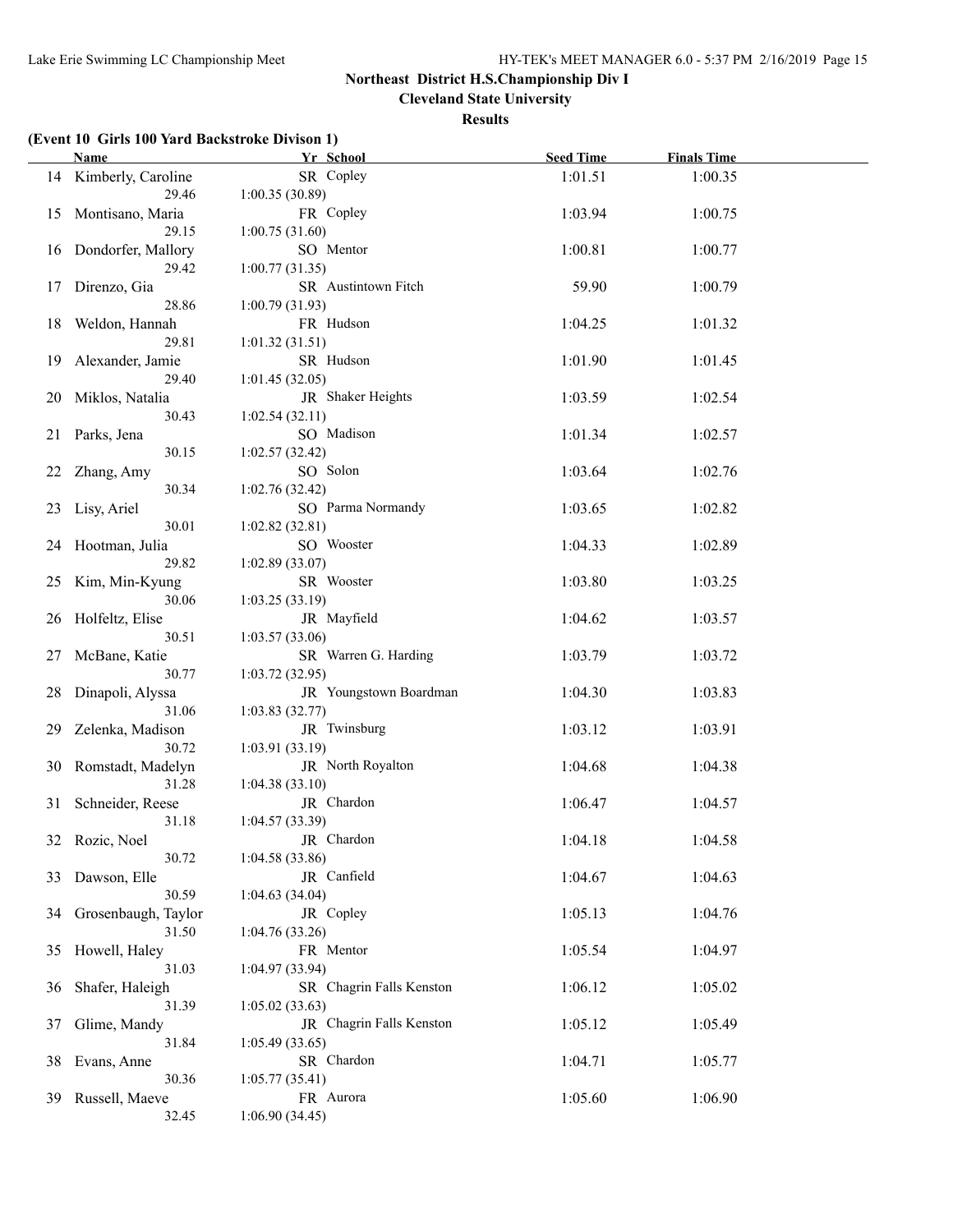**Cleveland State University**

**Results**

|    | (Event 10 Girls 100 Yard Backstroke Divison 1)<br>Name |                             | Yr School                      | <b>Seed Time</b> | <b>Finals Time</b> |  |
|----|--------------------------------------------------------|-----------------------------|--------------------------------|------------------|--------------------|--|
|    | 40 Moore, Samantha                                     |                             | SR Cuyahoga Falls Walsh Jesuit | 1:05.48          | 1:07.00            |  |
|    | 31.74                                                  | 1:07.00(35.26)              |                                |                  |                    |  |
|    | <b>Event 11 Girls 100 Yard Breaststroke Divison 1</b>  |                             |                                |                  |                    |  |
|    | State:                                                 | 59.53 $\omega$<br>2/15/2019 | <b>Hannah Bach</b>             |                  | <b>Brecksville</b> |  |
|    | District:                                              | 2/15/2019<br>$59.53$ #      | Hannah Bach                    |                  | <b>Brecksville</b> |  |
|    | Name                                                   |                             | Yr School                      | <b>Seed Time</b> | <b>Finals Time</b> |  |
|    | Bach, Hannah                                           |                             | SR Broadview Hts Brecksville   | 1:01.19          | 59.53 $(a)$        |  |
|    | 27.55                                                  | 59.53 (31.98)               |                                |                  |                    |  |
| 2  | Lewis, Maya                                            |                             | SO North Canton Hoover         | 1:06.97          | 1:03.11            |  |
|    | 29.75                                                  | 1:03.11(33.36)              |                                |                  |                    |  |
| 3  | Dyer, Madeline                                         |                             | JR Akron Firestone             | 1:05.81          | 1:03.40            |  |
|    | 30.27                                                  | 1:03.40(33.13)              |                                |                  |                    |  |
| 4  | Sadovska, Olena                                        |                             | FR Broadview Hts Brecksville   | 1:06.50          | 1:05.21            |  |
|    | 31.64                                                  | 1:05.21(33.57)              |                                |                  |                    |  |
| 5  | Stump, Jordan                                          |                             | JR Akron Firestone             | 1:09.21          | 1:05.47            |  |
|    | 30.39                                                  | 1:05.47(35.08)              |                                |                  |                    |  |
| 6  | Nagle, Mia                                             |                             | FR Akron Firestone             | 1:08.77          | 1:05.96            |  |
|    | 31.29                                                  | 1:05.96(34.67)              |                                |                  |                    |  |
| 7  | Drobnjak, Mija                                         |                             | FR Hudson                      | 1:10.06          | 1:06.33            |  |
|    | 30.85                                                  | 1:06.33(35.48)              |                                |                  |                    |  |
| 8  | Raudins, Sofija                                        |                             | SR Chagrin Falls Kenston       | 1:07.70          | 1:06.67            |  |
|    | 31.78                                                  | 1:06.67(34.89)              |                                |                  |                    |  |
| 9  | Dial, Amanda                                           |                             | SR Massillon Jackson           | 1:08.81          | 1:06.75            |  |
|    | 30.75                                                  | 1:06.75(36.00)              |                                |                  |                    |  |
| 10 | Kochanowski, Taylor                                    |                             | SO Hudson                      | 1:08.74          | 1:06.79            |  |
|    | 31.05                                                  | 1:06.79(35.74)              |                                |                  |                    |  |
| 11 | Krusinski, Annie                                       |                             | FR Broadview Hts Brecksville   | 1:09.58          | 1:07.10            |  |
|    | 30.92                                                  | 1:07.10(36.18)              |                                |                  |                    |  |
| 12 | Ho, Hayley                                             |                             | FR Youngstown Boardman         | 1:11.10          | 1:09.26            |  |
|    | 32.73                                                  | 1:09.26(36.53)              |                                |                  |                    |  |
| 13 | Caniglia, Katie                                        |                             | JR Hudson                      | 1:11.56          | 1:09.59            |  |
|    | 32.08                                                  | 1:09.59(37.51)              |                                |                  |                    |  |
| 14 | Engle, Kayla                                           |                             | SR Stow-Munroe Falls           | 1:08.83          | 1:09.62            |  |
|    | 31.92                                                  | 1:09.62(37.70)              |                                |                  |                    |  |
| 15 | Telerico, Mia                                          |                             | JR Cuyahoga Falls Walsh Jesuit | 1:09.68          | 1:09.69            |  |
|    | 32.74                                                  | 1:09.69(36.95)              |                                |                  |                    |  |
|    | 16 Rinkes, Bailey                                      |                             | FR North Canton Hoover         | 1:10.58          | 1:09.71            |  |
|    | 32.89                                                  | 1:09.71(36.82)              |                                |                  |                    |  |
| 17 | Cochran, Audrey                                        |                             | SO Wooster                     | 1:11.41          | 1:10.30            |  |
|    | 32.88                                                  | 1:10.30(37.42)              |                                |                  |                    |  |
| 18 | Coates, Caroline                                       |                             | SO Hudson                      | 1:12.59          | 1:10.42            |  |
|    | 32.68                                                  | 1:10.42(37.74)              |                                |                  |                    |  |
| 19 | Kimberly, Caroline                                     |                             | SR Copley                      | 1:12.94          | 1:10.69            |  |
|    | 33.30                                                  | 1:10.69(37.39)              |                                |                  |                    |  |
| 20 | Seccombe, Eden                                         |                             | SR North Canton Hoover         | 1:11.66          | 1:10.94            |  |
|    | 33.07                                                  | 1:10.94(37.87)              |                                |                  |                    |  |
| 21 | Mejia, Diana                                           |                             | SR Canton McKinley             | 1:13.97          | 1:11.81            |  |
|    | 33.56                                                  | 1:11.81(38.25)              |                                |                  |                    |  |
| 22 | Maxwell, Jenna                                         |                             | SO North Canton Hoover         | 1:12.13          | 1:11.92            |  |
|    | 33.50                                                  | 1:11.92(38.42)              |                                |                  |                    |  |
| 23 | Porach, Allison                                        |                             | SR Twinsburg                   | 1:12.70          | 1:12.51            |  |
|    | 33.99                                                  | 1:12.51(38.52)              |                                |                  |                    |  |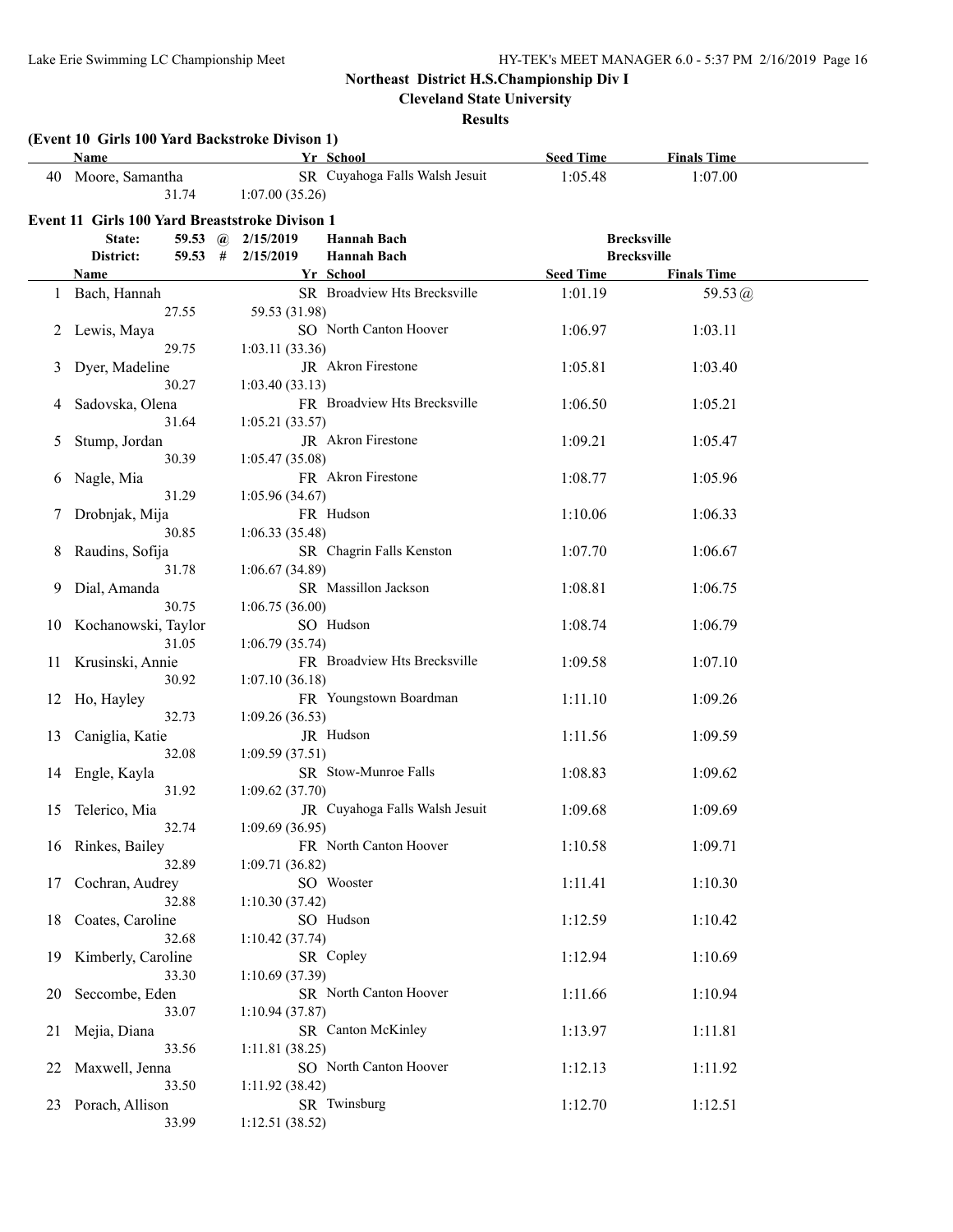**Cleveland State University**

#### **Results**

# **(Event 11 Girls 100 Yard Breaststroke Divison 1)**

|    | <b>Name</b>                                       | Yr School               |                                                 | <b>Seed Time</b>        |         | <b>Finals Time</b>          |  |
|----|---------------------------------------------------|-------------------------|-------------------------------------------------|-------------------------|---------|-----------------------------|--|
|    | 24 Schilling, Samantha                            |                         | SO Massillon Jackson                            |                         | 1:12.82 | 1:12.66                     |  |
|    | 34.50                                             | 1:12.66(38.16)          |                                                 |                         |         |                             |  |
|    | 25 Dempsey, Rachel                                |                         | SR Eastlake North                               |                         | 1:13.09 | 1:12.73                     |  |
|    | 33.67                                             | 1:12.73(39.06)          |                                                 |                         |         |                             |  |
| 26 | Yocum, Abby                                       |                         | JR Youngstown Boardman                          |                         | 1:12.89 | 1:12.79                     |  |
|    | 33.69                                             | 1:12.79(39.10)          |                                                 |                         |         |                             |  |
| 27 | Bober, Brittany                                   | SR Twinsburg            |                                                 |                         | 1:14.62 | 1:13.50                     |  |
|    | 33.51                                             | 1:13.50(39.99)          |                                                 |                         |         |                             |  |
| 28 | Zablo, Izzy                                       |                         | JR Massillon Jackson                            |                         | 1:14.69 | 1:13.62                     |  |
|    | 34.55                                             | 1:13.62(39.07)          |                                                 |                         |         |                             |  |
| 29 | Gage, Emily                                       | SR Green Green          |                                                 |                         | 1:14.33 | 1:13.77                     |  |
|    | 34.43                                             | 1:13.77(39.34)          |                                                 |                         |         |                             |  |
| 30 | Farmer, Erin                                      | SO Mentor               |                                                 |                         | 1:14.61 | 1:13.96                     |  |
|    | 34.11                                             | 1:13.96(39.85)          |                                                 |                         |         |                             |  |
| 31 | Stertzbach, Heather                               | SR Louisville           |                                                 |                         | 1:15.07 | 1:15.05                     |  |
|    | 35.49                                             | 1:15.05(39.56)          |                                                 |                         |         |                             |  |
| 32 | Thompson, Brooke                                  | SO Mentor               |                                                 |                         | 1:15.68 | 1:15.57                     |  |
|    | 34.77                                             | 1:15.57(40.80)          |                                                 |                         |         |                             |  |
|    | Javins, Kennedy                                   |                         | SR Canton McKinley                              |                         | 1:14.96 | 1:15.79                     |  |
| 33 | 35.25                                             | 1:15.79(40.54)          |                                                 |                         |         |                             |  |
|    |                                                   |                         |                                                 |                         |         |                             |  |
| 34 | Brezovec, Julia                                   | SR Aurora               |                                                 |                         | 1:16.28 | 1:15.97                     |  |
|    | 35.61                                             | 1:15.97(40.36)          |                                                 |                         |         |                             |  |
|    | 35 Nidy, Claire                                   |                         | JR Chagrin Falls Kenston                        |                         | 1:16.68 | 1:16.05                     |  |
|    | 35.52                                             | 1:16.05(40.53)          |                                                 |                         |         |                             |  |
|    | 36 Nedlik, Suzanne                                | JR Mentor               |                                                 |                         | 1:14.87 | 1:16.12                     |  |
|    | 36.78                                             | 1:16.12(39.34)          |                                                 |                         |         |                             |  |
|    | 37 Manderbach, Sydney                             | JR Aurora               |                                                 |                         | 1:15.93 | 1:16.19                     |  |
|    | 35.14                                             | 1:16.19(41.05)          |                                                 |                         |         |                             |  |
|    | 38 Nist, Victoria                                 |                         | SO Massillon Jackson                            |                         | 1:16.05 | 1:16.88                     |  |
|    | 36.01                                             | 1:16.88(40.87)          |                                                 |                         |         |                             |  |
|    | 39 Fiorta, Emma                                   | FR Mentor               |                                                 |                         | 1:16.32 | 1:17.09                     |  |
|    | 35.47                                             | 1:17.09(41.62)          |                                                 |                         |         |                             |  |
|    | 40 Szach, Rilie                                   | SO Solon                |                                                 |                         | 1:16.91 | 1:17.28                     |  |
|    | 36.18                                             | 1:17.28(41.10)          |                                                 |                         |         |                             |  |
|    | Event 12 Girls 400 Yard Freestyle Relay Divison 1 |                         |                                                 |                         |         |                             |  |
|    | 3:21.89 @ $2/2013$<br>State:                      |                         | <b>Cinci Ursuline</b>                           |                         |         | <b>Cinci Ursuline</b>       |  |
|    |                                                   |                         | Lofquist, Slaby, Tomley, Marsteller             |                         |         |                             |  |
|    | District:                                         | $3:26.28$ # $2/21/2018$ | <b>North Canton Hoover</b>                      |                         | Hoover  |                             |  |
|    |                                                   |                         | A. Palutsis, R. St. Clair, C. Ehlers, P. Timken |                         |         |                             |  |
|    | <b>Team</b>                                       | Relay                   |                                                 | <b>Seed Time</b>        |         | <b>Finals Time</b>          |  |
|    | <b>Broadview Hts Brecksville</b>                  |                         |                                                 |                         | 3:38.31 | 3:29.21                     |  |
|    | 1) Krosky, Karen JR                               | 2) McNichols, Riley JR  |                                                 | 3) Conte, Maya SR       |         | 4) Kenney, Claire JR        |  |
|    | 25.22                                             | 52.45 (52.45)           | 1:17.30(24.85)                                  | 1:44.98(52.53)          |         |                             |  |
|    | 2:09.64 (24.66)                                   | 2:37.15(52.17)          | 3:01.75(24.60)                                  | 3:29.21 (52.06)         |         |                             |  |
|    | 2 Hudson                                          |                         |                                                 |                         | 3:35.97 | 3:29.66                     |  |
|    | 1) McCormick, Paige JR                            | 2) Hannan, Maddie SR    |                                                 | 3) Loring, Gabrielle JR |         | 4) Cappabianca, Giovanna JR |  |
|    | 25.33                                             | 52.14 (52.14)           | 1:16.72(24.58)                                  | 1:43.90(51.76)          |         |                             |  |
|    | 2:09.32 (25.42)                                   | 2:37.02(53.12)          | 3:02.22(25.20)                                  | 3:29.66(52.64)          |         |                             |  |
| 3  | North Canton Hoover                               |                         |                                                 |                         | 3:42.83 | 3:30.86                     |  |
|    | 1) South, Paige SO                                | 2) Lochridge, Kate SR   |                                                 | 3) Blandine, Raeli FR   |         | 4) St Clair, Reagan SO      |  |
|    | 25.46                                             | 53.37 (53.37)           | 1:17.99(24.62)                                  | 1:44.89 (51.52)         |         |                             |  |
|    | 2:10.41(25.52)                                    | 2:38.28 (53.39)         | 3:02.98 (24.70)                                 | 3:30.86 (52.58)         |         |                             |  |
|    |                                                   |                         |                                                 |                         |         |                             |  |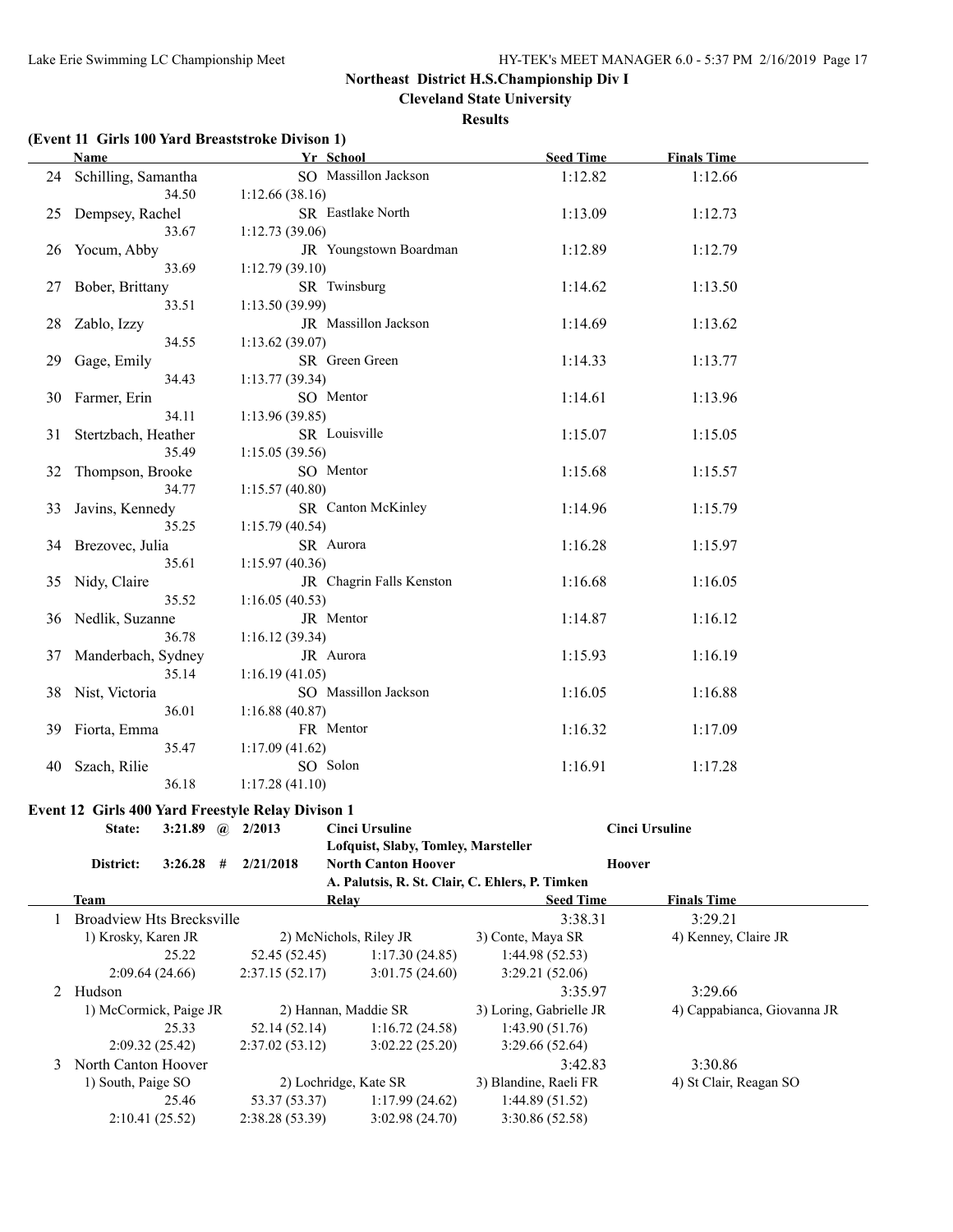**Cleveland State University**

#### **Results**

# **(Event 12 Girls 400 Yard Freestyle Relay Divison 1)**

|    | <b>Team</b>                 | Relay                 |                             | <b>Seed Time</b>        | <b>Finals Time</b>       |
|----|-----------------------------|-----------------------|-----------------------------|-------------------------|--------------------------|
|    | 4 Mayfield                  |                       |                             | 3:37.36                 | 3:33.67                  |
|    | 1) Argie, Karen SR          | 2) Steffey, Emily JR  |                             | 3) Leffler, Gianna SO   | 4) Ferrante, Gianna SR   |
|    | 25.41                       | 53.31 (53.31)         | 1:18.98(25.67)              | 1:47.29 (53.98)         |                          |
|    | 2:13.42(26.13)              | 2:42.04(54.75)        | 3:06.22(24.18)              | 3:33.67(51.63)          |                          |
| 5  | Chardon                     |                       |                             | 3:35.83                 | 3:34.34                  |
|    | 1) Bennett, Sarah JR        | 2) Duchon, Gracie FR  |                             | 3) Tierney, Campbell SO | 4) Jerry, Katherine SR   |
|    | 25.19                       | 53.21 (53.21)         | 1:18.26(25.05)              | 1:46.65(53.44)          |                          |
|    | 2:12.92(26.27)              | 2:42.11(55.46)        | 3:06.68 (24.57)             | 3:34.34(52.23)          |                          |
|    | 6 Massillon Jackson         |                       |                             | 3:37.98                 | 3:35.23                  |
|    | 1) Hawkins, Sloan SO        |                       | 2) Paliyannis, Christina SR | 3) Dial, Amanda SR      | 4) Murphy, Janine FR     |
|    | 24.84                       | 52.88 (52.88)         | 1:18.36(25.48)              | 1:47.48(54.60)          |                          |
|    | 2:13.35(25.87)              | 2:42.78 (55.30)       | 3:07.70 (24.92)             | 3:35.23(52.45)          |                          |
| 7  | Akron Firestone             |                       |                             | 3:45.27                 | 3:37.11                  |
|    | 1) Baith, Jordan JR         | 2) Rogers, Molly FR   |                             | 3) Nagle, Mia FR        | 4) Dyer, Madeline JR     |
|    | 26.06                       | 54.40 (54.40)         | 1:20.73(26.33)              | 1:49.61(55.21)          |                          |
|    | 2:15.74(26.13)              | 2:44.35(54.74)        | 3:09.40(25.05)              | 3:37.11 (52.76)         |                          |
| 8  | Copley                      |                       |                             | 3:46.02                 | 3:38.67                  |
|    | 1) Caye, Michelle JR        | 2) Fox, Rachel SR     |                             | 3) Comstock, Callie SR  | 4) Canode, Emma SO       |
|    | 26.58                       | 55.30 (55.30)         | 1:20.49(25.19)              | 1:49.50(54.20)          |                          |
|    | 2:15.49 (25.99)             | 2:44.15(54.65)        | 3:10.25(26.10)              | 3:38.67(54.52)          |                          |
| 9  | Parma Normandy              |                       |                             | 3:47.91                 | 3:39.26                  |
|    | 1) Irwin, Megan SR          | 2) Lisy, Ariel SO     |                             | 3) Bess, Gabrielle SR   | 4) Bodrock, Grace FR     |
|    | 25.56                       | 53.25 (53.25)         | 1:19.54(26.29)              | 1:49.67(56.42)          |                          |
|    | 2:16.42(26.75)              | 2:46.38(56.71)        | 3:11.13(24.75)              | 3:39.26 (52.88)         |                          |
| 10 | North Royalton              |                       |                             | 3:46.48                 | 3:40.31                  |
|    | 1) Turchanik, Sarah SR      | 2) Zayour, Mariam SO  |                             | 3) Weber, Rachel JR     | 4) Mog, Caroline SR      |
|    | 25.19                       | 51.80 (51.80)         | 1:18.89(27.09)              | 1:48.55(56.75)          |                          |
|    | 2:14.37(25.82)              | 2:43.60(55.05)        | 3:10.74(27.14)              | 3:40.31(56.71)          |                          |
| 11 | Canton GlenOak              |                       |                             | 3:46.42                 | 3:41.52                  |
|    | 1) White, Hannah JR         | 2) Maag, Carol SR     |                             | 3) Knoch, Ashley SR     | 4) Knoch, Kinsey SR      |
|    | 26.42                       | 55.75 (55.75)         | 1:21.83(26.08)              | 1:51.45(55.70)          |                          |
|    | 2:17.49(26.04)              | 2:48.06(56.61)        | 3:13.45(25.39)              | 3:41.52 (53.46)         |                          |
|    | 12 Wooster                  |                       |                             | 3:44.02                 | 3:41.64                  |
|    | 1) Murphy, Maddy JR         | 2) Miller, Holly SR   |                             | 3) Kim, Min-Kyung SR    | 4) Chelf, Gracie FR      |
|    | 26.33                       | 54.95 (54.95)         | 1:21.57(26.62)              | 1:52.76(57.81)          |                          |
|    | 2:19.02(26.26)              | 2:49.49 (56.73)       | 3:13.61(24.12)              | 3:41.64(52.15)          |                          |
| 13 | Shaker Heights              |                       |                             | 3:48.38                 | 3:43.55                  |
|    | 1) Miklos, Natalia JR       |                       | 2) Gomez-Perez, Lia SR      | 3) Kuhel, Olivia FR     | 4) Perry, Maggie JR      |
|    | 25.89                       | 54.94 (54.94)         | 1:21.69(26.75)              | 1:51.07(56.13)          |                          |
|    | 2:17.93 (26.86)             | 2:48.01 (56.94)       | 3:13.49 (25.48)             | 3:43.55 (55.54)         |                          |
| 14 | Youngstown Boardman         |                       |                             | 3:45.37                 | 3:44.40                  |
|    | 1) Markovitch, Jennah SR    | 2) Kuras, Alison SR   |                             | 3) Dinapoli, Alyssa JR  | 4) Flatley, Mikel SR     |
|    | 26.87                       | 56.58 (56.58)         | 1:23.08(26.50)              | 1:52.76(56.18)          |                          |
|    | 2:19.79(27.03)              | 2:49.46 (56.70)       | 3:15.23(25.77)              | 3:44.40 (54.94)         |                          |
| 15 | Cuyahoga Falls Walsh Jesuit |                       |                             | 3:52.05                 | 3:47.94                  |
|    | 1) Draiss, Madelyn JR       |                       | 2) Mercurio, Sophia SO      | 3) Moore, Samantha SR   | 4) Telerico, Mia JR      |
|    | 26.02                       | 53.99 (53.99)         | 1:21.25(27.26)              | 1:52.42 (58.43)         |                          |
|    | 2:20.37(27.95)              | 2:52.49 (1:00.07)     | 3:18.70(26.21)              | 3:47.94(55.45)          |                          |
|    | 16 Mentor                   |                       |                             | 3:49.54                 | 3:48.08                  |
|    | 1) Mastandrea, Summer JR    | 2) Carlson, Annika JR |                             | 3) Howell, Haley FR     | 4) Dondorfer, Mallory SO |
|    | 27.30                       | 57.06 (57.06)         | 1:23.94(26.88)              | 1:54.39(57.33)          |                          |
|    | 2:22.18 (27.79)             | 2:52.62(58.23)        | 3:19.17(26.55)              | 3:48.08 (55.46)         |                          |
|    |                             |                       |                             |                         |                          |